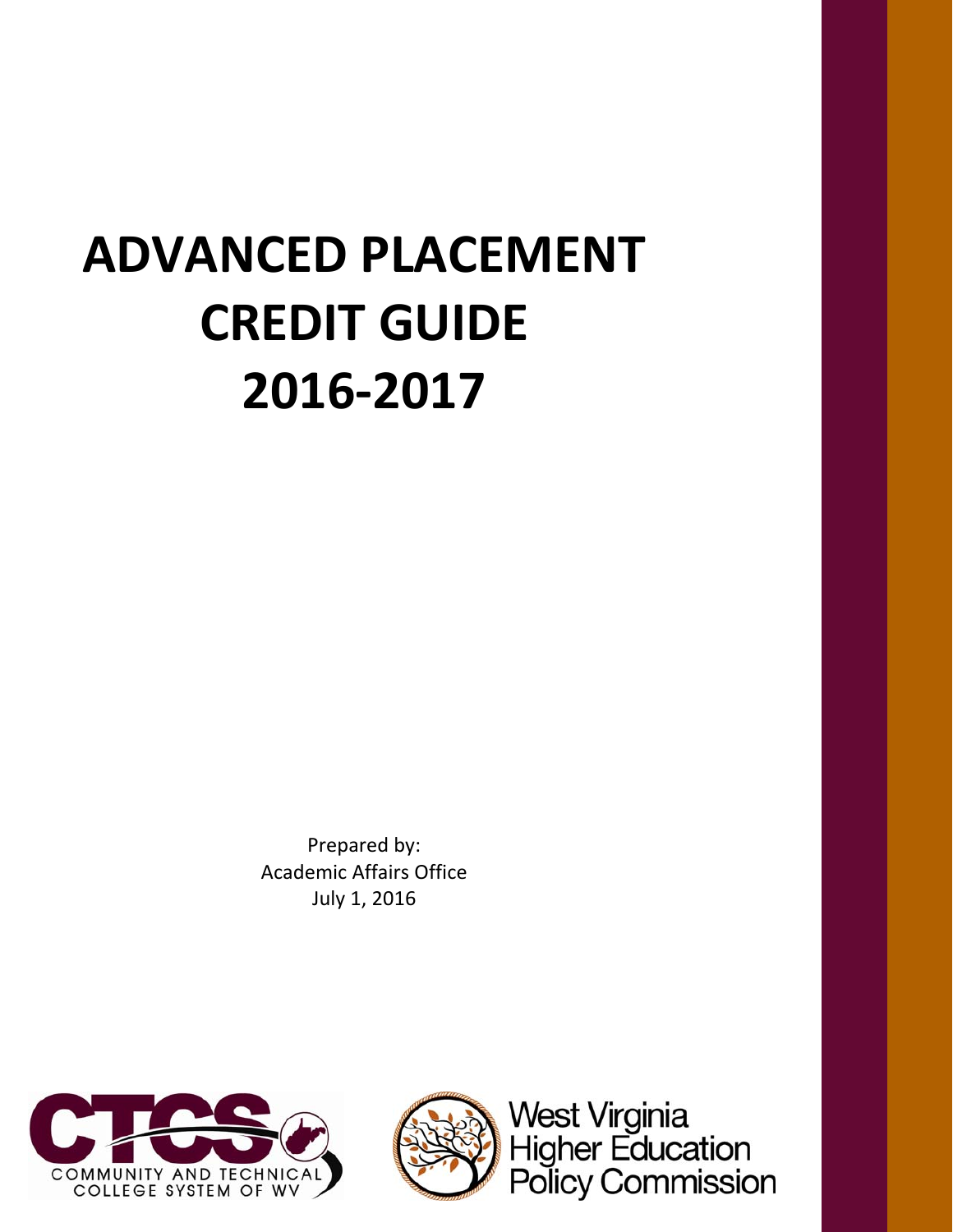#### **AWARD OF ADVANCED PLACEMENT CREDIT**

The West Virginia Higher Education Policy Commission (HEPC) and the West Virginia Council for Community and Technical College Education (CCTCE) are committed to initiatives such as the Advanced Placement program of the College Board which encourage prospective college students to aspire to higher intellectual achievements. The commission and council recognize the Advanced Placement program as one which will allow high school students to master college subject matter and to document their intellectual achievements through successful completion of Advanced Placement examinations.

Beginning with the 1994‐95 academic year, the State College and University Systems, and subsequently the HEPC and CCTCE, have implemented a policy which will enable students who have successfully completed any Advanced Placement exams to receive academic credit at all public undergraduate institutions in West Virginia. Among the provisions of the policy are:

- 1. High school students completing advanced placement examinations of the College Board with a minimum score of 3 will receive credit at any institution in the West Virginia Higher Education Policy Commission and the Community and Technical College System of West Virginia;
- 2. When the examination is in the area of the student's major, the institution will award credit toward the major or core curriculum;
- 3. An academic department within the institution, upon approval of the institutional faculty, may require a higher score than 3 on an Advanced Placement test if the credit is to be used toward meeting a course requirement for a major in the department; and
- 4. Credits awarded by regionally accredited institutions of higher education for successful completion of Advanced Placement exams are transferable to the other state colleges and universities in accordance with the Advanced Placement policy of the receiving institution.

Listings of awards of Advanced Placement credit for each of the state higher education institutions are on the pages that follow. Minimum scores, number of credits awarded, and available course equivalents are indicated. If the institution does not have an equivalent course, then no course is indicated in the course equivalent column. Credit is awarded, however, for successful completion of any College Board Advanced Placement examination. Credits are awarded once an official score report is received and the student is enrolled in the receiving institution.

Any questions on Advanced Placement credits should be directed to the institution or to:

Academic Affairs Office West Virginia Higher Education Policy Commission 1018 Kanawha Boulevard, E., Suite 700 Charleston, West Virginia 25301‐2827 PH 304.558.0261―FX 304.558.0089 Jelayne.Crosier@wvhepc.edu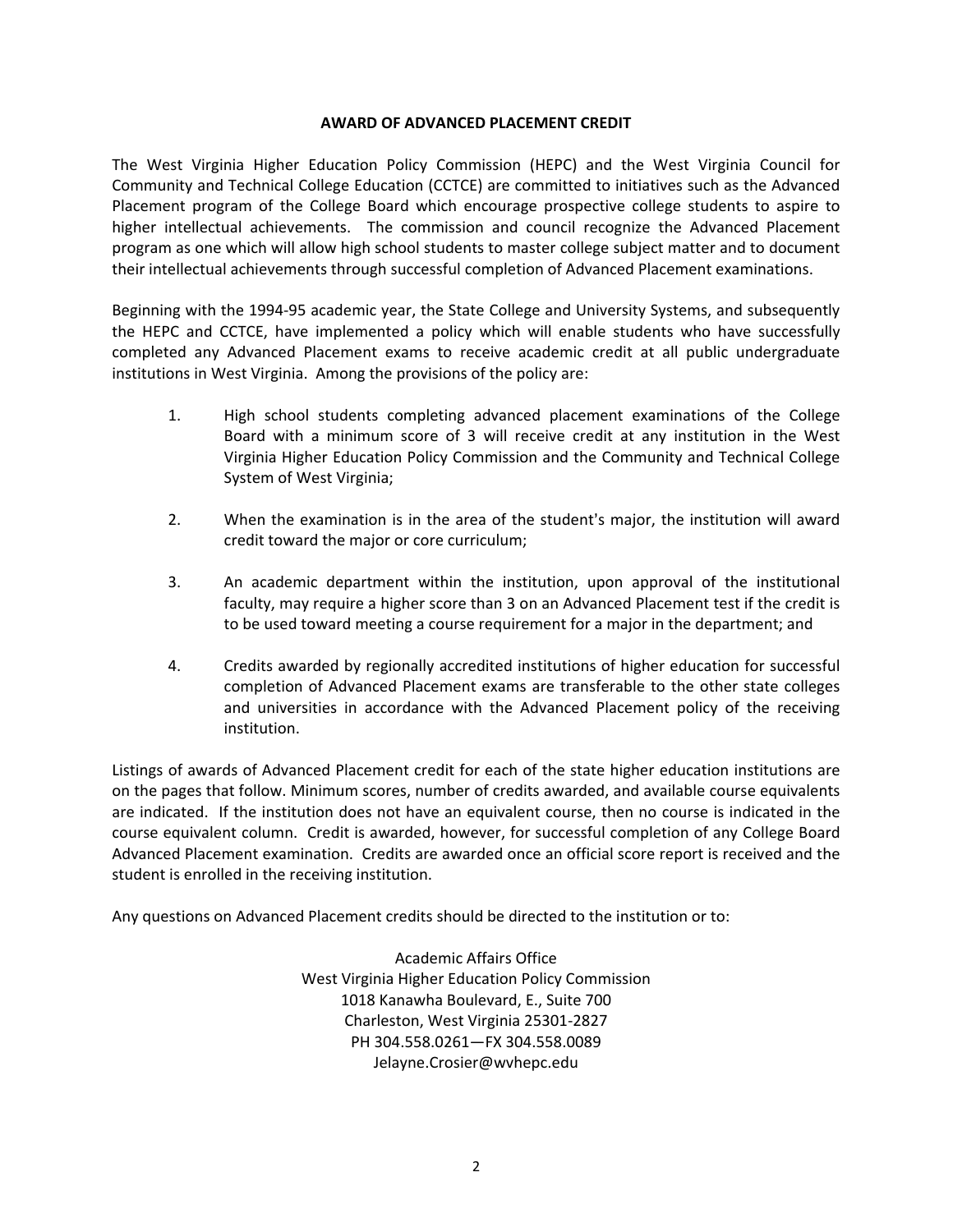#### *BLUE RIDGE COMMUNITY AND TECHNICAL COLLEGE*

| <b>AP Examination</b>                                                                       | <b>Minimum</b><br><b>Score</b> | <b>Credit</b><br><b>Hours</b> | <b>Course Equivalent</b> |
|---------------------------------------------------------------------------------------------|--------------------------------|-------------------------------|--------------------------|
| <b>ARTS</b>                                                                                 |                                |                               |                          |
| Art History                                                                                 | 3                              | $\mathsf 3$                   | <b>ART 103</b>           |
| Music Theory                                                                                | 3                              | 3                             | <b>MUSC 111</b>          |
| Studio Art 2-D Design                                                                       | 3                              | 3                             |                          |
| Studio Art 3-D Design                                                                       | $\overline{4}$                 | 3                             |                          |
| <b>Studio Art Drawing</b>                                                                   | 3                              | 3                             |                          |
| <b>ENGLISH</b>                                                                              |                                |                               |                          |
| English Language & Composition                                                              | 3                              | 3                             | <b>ENGL 101</b>          |
| English Literature & Composition                                                            | 3                              | 3                             | <b>ENGL 102</b>          |
| (9 units maximum for both tests with 3 units each in literature, language, and composition) |                                |                               |                          |
| <b>HISTORY &amp; SOCIAL SCIENCES</b>                                                        |                                |                               |                          |
| <b>Comparative Government &amp; Politics</b>                                                | 3                              | 3                             | <b>PSCI 100</b>          |
| <b>European History</b>                                                                     | 3                              | 6                             |                          |
| Human Geography                                                                             | 3                              | 3                             | <b>GEOG 105</b>          |
| Macroeconomics                                                                              | 3                              | 3                             | <b>ECON 205</b>          |
| Microeconomics                                                                              | 3                              | 3                             | <b>ECON 206</b>          |
| Psychology                                                                                  | 3                              | 3                             | <b>PSYC 203</b>          |
| <b>U.S. Government &amp; Politics</b>                                                       | 3                              | 3                             | <b>PSCI 101</b>          |
| U.S. History                                                                                | 3                              | 6                             | HIST 201 & HIST 202      |
| World History                                                                               | 3                              | 6                             | HIST 101 & HIST 102      |
| <b>MATHEMATICS &amp; COMPUTER SCIENCE</b>                                                   |                                |                               |                          |
| <b>Calculus AB</b>                                                                          | 3                              | $\overline{4}$                | <b>MATH 108</b>          |
| Calculus BC                                                                                 | 3                              | 8                             | MATH 108 & MATH 207      |
| Computer Science A                                                                          | $\overline{3}$                 | 3                             |                          |
| <b>Statistics</b>                                                                           | 4                              | 3                             | <b>MATH 114</b>          |
| <b>SCIENCE</b>                                                                              |                                |                               |                          |
| Biology                                                                                     | 3                              | 8                             | CAHS 101 & CAHS 102      |
| Chemistry                                                                                   | 3                              | 8                             | CAHS 127 & CAHS 128      |
| <b>Environmental Science</b>                                                                | 3                              | $\overline{a}$                |                          |
| Physics 1                                                                                   | 3                              | 3                             |                          |
| Physics 2                                                                                   | 3                              | 3                             |                          |
| Physics C: Electricity & Magnetism                                                          | 3                              | $\overline{4}$                |                          |
| Physics C: Mechanics                                                                        | 3                              | 4                             |                          |
| <b>WORLD LANGUAGES &amp; CULTURES</b>                                                       |                                |                               |                          |
| Chinese Language & Culture                                                                  | 3                              | 6                             |                          |
| French Language & Culture                                                                   | 3/4                            | 3                             | <b>LANG 121</b>          |
|                                                                                             | 5                              | 6                             | LANG 121 & 122           |
| German Language & Culture                                                                   | 3/4                            | 3                             | <b>LANG 151</b>          |
|                                                                                             | 5                              | 6                             | LANG 151 plus Elective   |
| Italian Language & Culture                                                                  |                                |                               |                          |
| Japanese Language & Culture                                                                 | 3                              | 6                             | LANG 131 & 132           |
| Latin                                                                                       | 3                              | 3                             |                          |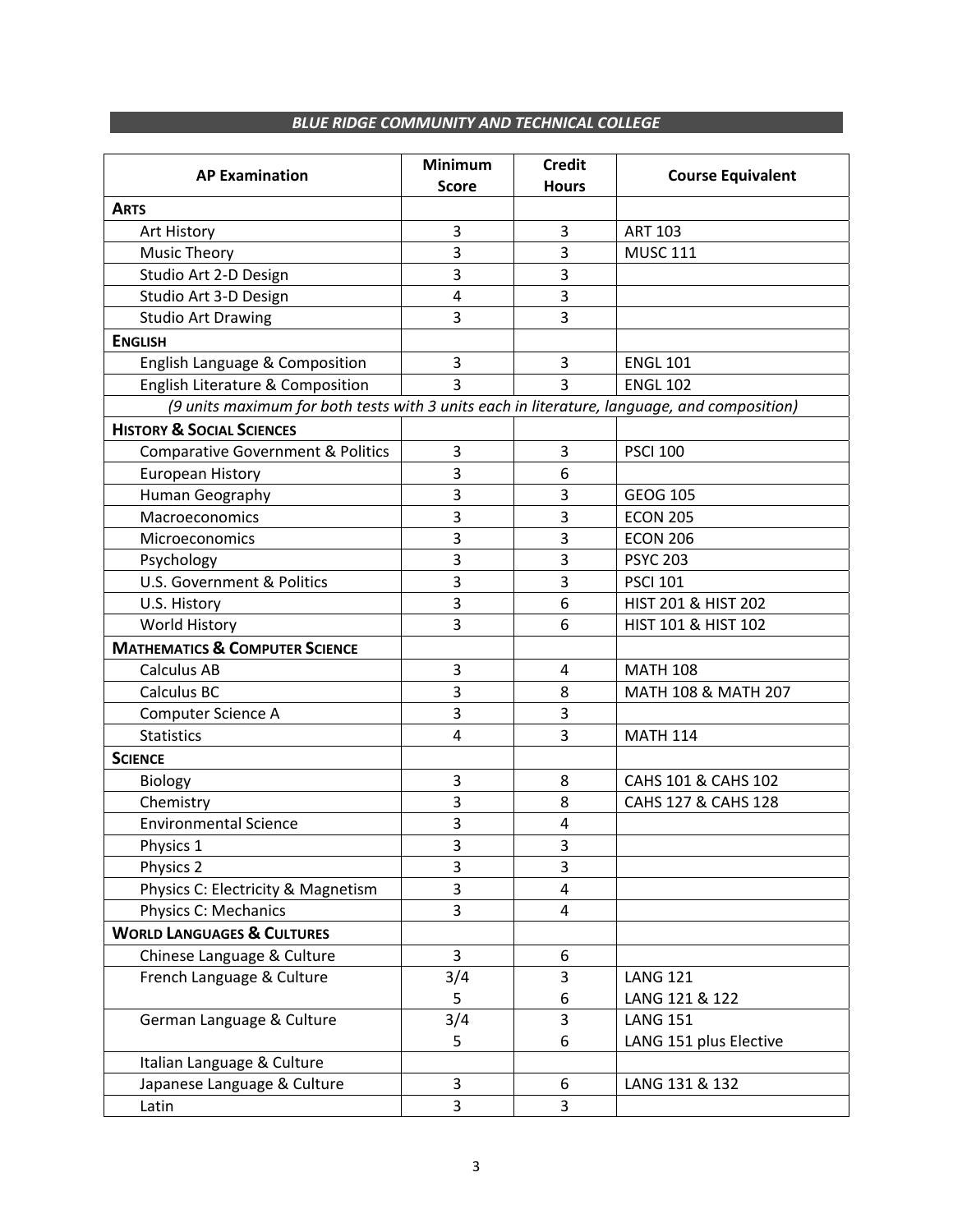| <b>AP Examination</b>        | <b>Minimum</b><br><b>Score</b> | <b>Credit</b><br><b>Hours</b> | <b>Course Equivalent</b> |
|------------------------------|--------------------------------|-------------------------------|--------------------------|
| Spanish Language & Culture   | 3/4                            |                               | <b>LANG 111</b>          |
|                              |                                | 6                             | Lang 111 & 112           |
| Spanish Literature & Culture |                                |                               |                          |
| <b>AP CAPSTONE</b>           |                                |                               |                          |
| Seminar                      |                                |                               |                          |
| Research                     |                                |                               |                          |

# **BLUEFIELD STATE COLLEGE**

| <b>AP Examination</b>                        | <b>Minimum</b><br><b>Score</b> | <b>Credit</b><br><b>Hours</b> | <b>Course Equivalent</b> |
|----------------------------------------------|--------------------------------|-------------------------------|--------------------------|
| <b>ARTS</b>                                  |                                |                               |                          |
| Art History                                  | 3                              | 3                             | <b>ARTS 205</b>          |
| <b>Music Theory</b>                          | 3                              | 3                             | <b>MUSC 109</b>          |
| Studio Art 2-D Design                        | 3                              | 3                             |                          |
| Studio Art 3-D Design                        | 3                              | 3                             |                          |
| <b>Studio Art Drawing</b>                    | 3                              | 3                             |                          |
| <b>ENGLISH</b>                               |                                |                               |                          |
| English Language & Composition               | 3                              | 3                             | <b>ENG 101</b>           |
| English Literature & Composition             | 3                              | 3                             | ENG 101-102              |
| (9 units maximum for both tests)             |                                |                               |                          |
| <b>HISTORY &amp; SOCIAL SCIENCES</b>         |                                |                               |                          |
| <b>Comparative Government &amp; Politics</b> | 3                              | 3                             | Elective                 |
| <b>European History</b>                      | 3                              | $\boldsymbol{6}$              | Elective                 |
| Human Geography                              | 3                              | 3                             | GEOG 301                 |
| Macroeconomics                               | 3                              | 3                             | <b>ECON 211</b>          |
| Microeconomics                               | 3                              | 3                             | <b>ECON 212</b>          |
| Psychology                                   | 3                              | 3                             | <b>PSYC 103</b>          |
| U.S. Government & Politics                   | 3                              | 3                             | <b>POSC 200</b>          |
| U.S. History                                 | 3                              | 6                             | HIST 105-106             |
| World History                                | $\overline{3}$                 | 6                             | HIST 101-102             |
| <b>MATHEMATICS &amp; COMPUTER SCIENCE</b>    |                                |                               |                          |
| <b>Calculus AB</b>                           | 3                              | $\overline{4}$                | <b>MATH 220</b>          |
| <b>Calculus BC</b>                           | 3                              | 8                             | MATH 220 & 230           |
| Computer Science A                           | 3                              | 3                             | <b>COSC 111</b>          |
| <b>Statistics</b>                            | 3                              | 3                             | <b>MATH 210</b>          |
| <b>SCIENCE</b>                               |                                |                               |                          |
| Biology                                      | $\overline{3}$                 | 8                             | BIOL 101-103             |
|                                              |                                |                               | <b>BIOL 102-104</b>      |
| Chemistry                                    | $\overline{3}$                 | 8                             | CHEM 101-103             |
|                                              |                                |                               | CHEM 102-104             |
| <b>Environmental Science</b>                 | 3                              | 4                             | Elective                 |
| Physics 1                                    | 3                              | 3                             |                          |
| Physics 2                                    | 3                              | 3                             |                          |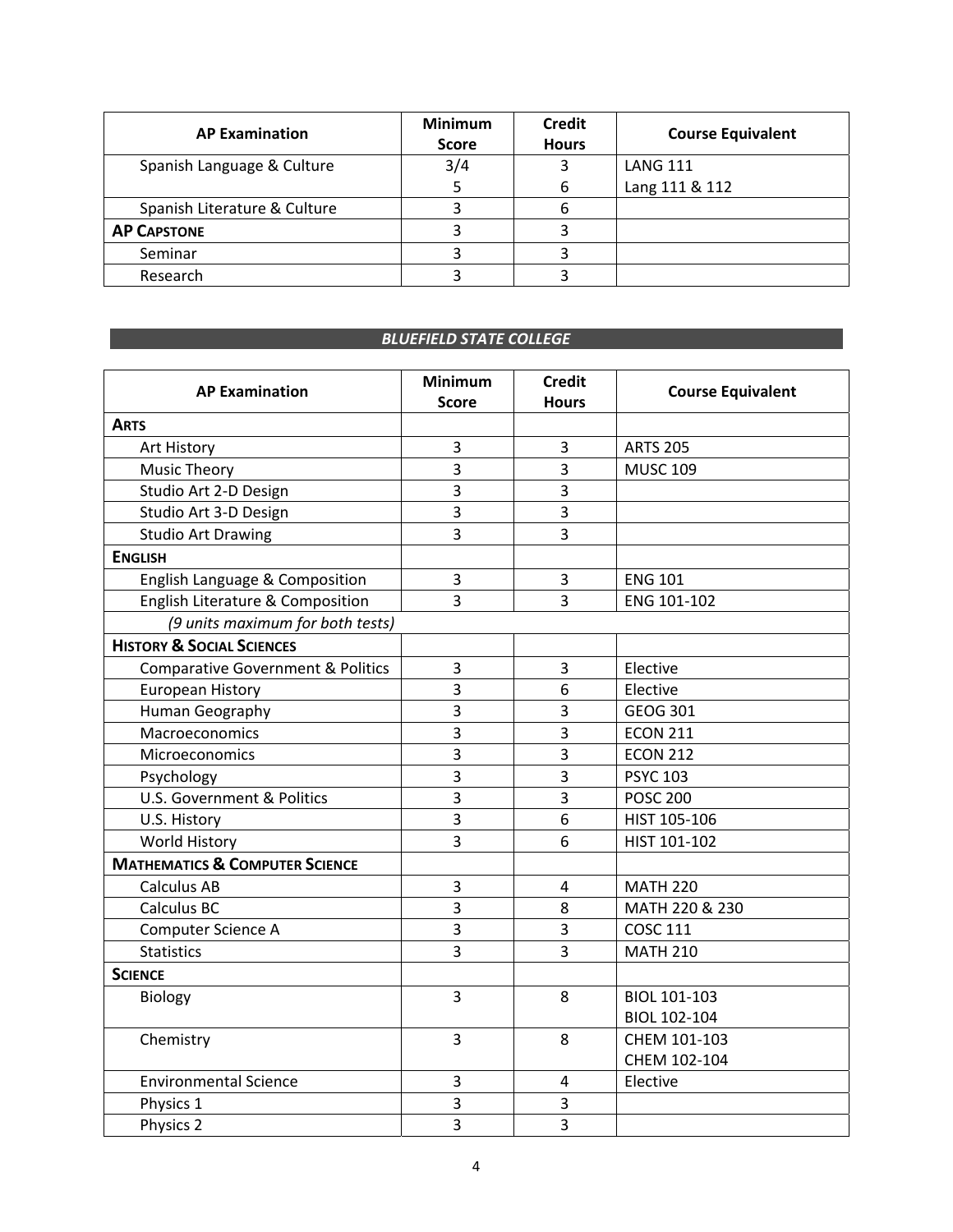| <b>AP Examination</b>                 | <b>Minimum</b><br><b>Score</b> | <b>Credit</b><br><b>Hours</b> | <b>Course Equivalent</b> |
|---------------------------------------|--------------------------------|-------------------------------|--------------------------|
| Physics C: Electricity & Magnetism    | 3                              | 8                             | PHYS 212, 224            |
| Physics C: Mechanics                  | 3                              | $\overline{4}$                | PHYS 211, 223            |
| <b>WORLD LANGUAGES &amp; CULTURES</b> |                                |                               |                          |
| Chinese Language & Culture            | 3                              | 6                             |                          |
| French Language & Culture             | 3                              | 6                             | FREN 101-102             |
| German Language & Culture             | 3                              | 6                             | Elective                 |
| Italian Language & Culture            |                                |                               |                          |
| Japanese Language & Culture           | 3                              | 6                             |                          |
| Latin                                 | 3                              | 3                             | Elective                 |
| Spanish Language & Culture            | 3                              | 6                             | SPAN 101-102             |
| Spanish Literature & Culture          | 3                              | 6                             | Elective                 |
| <b>AP CAPSTONE</b>                    | 3                              | 3                             |                          |
| Seminar                               | 3                              | 3                             |                          |
| Research                              | 3                              | 3                             |                          |

#### *BRIDGEVALLEY COMMUNITY AND TECHNICAL COLLEGE*

| <b>AP Examination</b>                        | <b>Minimum</b><br><b>Score</b> | <b>Credit</b><br><b>Hours</b> | <b>Course Equivalent</b> |
|----------------------------------------------|--------------------------------|-------------------------------|--------------------------|
| <b>ARTS</b>                                  |                                |                               |                          |
| Art History                                  | 3                              | 3                             | <b>ARTS 120</b>          |
| <b>Music Theory</b>                          | 3                              | 3                             | <b>ARTS 110</b>          |
| Studio Art 2-D Design                        | 3                              | 3                             |                          |
| Studio Art 3-D Design                        | 4                              | 3                             |                          |
| <b>Studio Art Drawing</b>                    | 3                              | 3                             |                          |
| <b>ENGLISH</b>                               |                                |                               |                          |
| English Language & Composition               | 3                              | 3                             | <b>ENGL 101</b>          |
| English Literature & Composition             | 3                              | 3                             | <b>ENGL 215</b>          |
| <b>HISTORY &amp; SOCIAL SCIENCES</b>         |                                |                               |                          |
| <b>Comparative Government &amp; Politics</b> | 3                              | 3                             |                          |
| European History                             | 3                              | 6                             |                          |
| Human Geography                              | 3                              | 3                             |                          |
| Macroeconomics                               | 3                              | 3                             | <b>ECON 202</b>          |
| Microeconomics                               | 3                              | 3                             | <b>ECON 201</b>          |
| Psychology                                   | 3                              | 3                             | <b>PSYC 101</b>          |
| <b>U.S. Government &amp; Politics</b>        | 3                              | 3                             | <b>POLI 101</b>          |
| U.S. History                                 | 3                              | 6                             | HIST 101 & 102           |
| World History                                | 3                              | 6                             | HIST 111 & 112           |
| <b>MATHEMATICS &amp; COMPUTER SCIENCE</b>    |                                |                               |                          |
| <b>Calculus AB</b>                           | 3                              | 3                             | <b>MATH 155</b>          |
| Calculus BC                                  | 3                              | 3                             |                          |
| Computer Science A                           | 3                              | 3                             | <b>CSCI 101</b>          |
| <b>Statistics</b>                            | 3                              | 3                             |                          |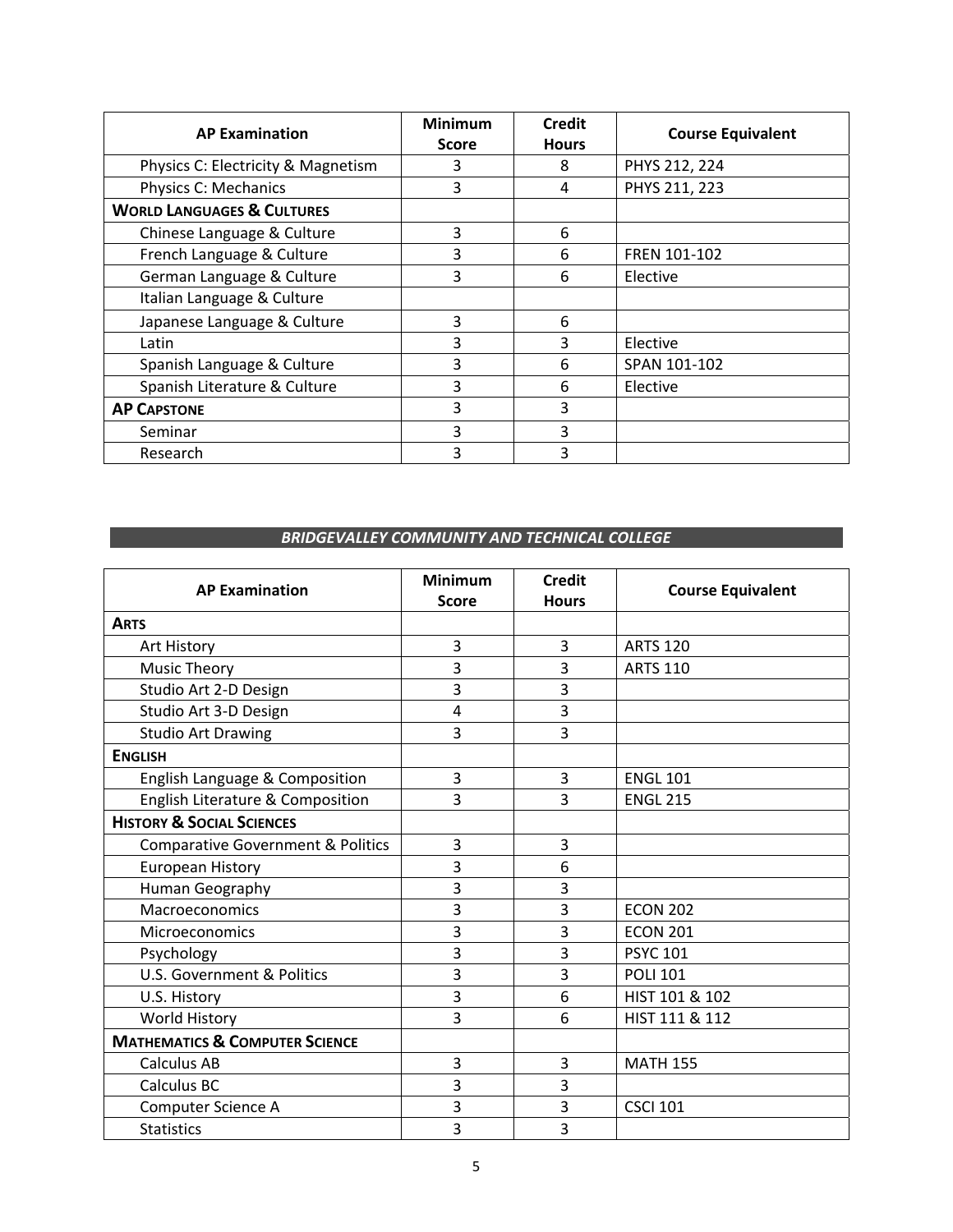|                                       | <b>Minimum</b> | <b>Credit</b> |                          |
|---------------------------------------|----------------|---------------|--------------------------|
| <b>AP Examination</b>                 | <b>Score</b>   | <b>Hours</b>  | <b>Course Equivalent</b> |
| <b>SCIENCE</b>                        |                |               |                          |
| Biology                               | 3              | 4             | BIOL 101 & 102           |
| Chemistry                             | 3              | 4             | CHEM 101 & 102           |
| <b>Environmental Science</b>          | 3              | 3             |                          |
| Physics 1                             | 3              | 3             |                          |
| Physics 2                             | 3              | 3             |                          |
| Physics C: Electricity & Magnetism    | 3              | 4             | <b>PHYS 102</b>          |
| Physics C: Mechanics                  | 3              | 4             | <b>PHYS 101</b>          |
| <b>WORLD LANGUAGES &amp; CULTURES</b> |                |               |                          |
| Chinese Language & Culture            | 3              | 6             | Elective                 |
| French Language & Culture             | 3              | 6             | Elective                 |
| German Language & Culture             | 3              | 6             | Elective                 |
| Italian Language & Culture            |                |               |                          |
| Japanese Language & Culture           | 3              | 6             | Elective                 |
| Latin                                 | 3              | 3             | Elective                 |
| Spanish Language & Culture            | 3              | 6             | SPAN 101 & 102           |
| Spanish Literature & Culture          | 3              | 6             | Elective                 |
| <b>AP CAPSTONE</b>                    | 3              | 3             |                          |
| Seminar                               | 3              | 3             |                          |
| Research                              | 3              | 3             |                          |

#### *CONCORD UNIVERSITY*

| <b>AP Examination</b>                        | <b>Minimum</b><br><b>Score</b> | <b>Credit</b><br><b>Hours</b> | <b>Course Equivalent</b>      |
|----------------------------------------------|--------------------------------|-------------------------------|-------------------------------|
| <b>ARTS</b>                                  |                                |                               |                               |
| Art History                                  | 3                              | 6                             | ART 101 & 221                 |
| Music Theory                                 | 3                              | 3                             |                               |
| Studio Art 2-D Design                        | 3                              | 3                             |                               |
| Studio Art 3-D Design                        | 3                              | 3                             |                               |
| <b>Studio Art Drawing</b>                    | 3                              | 3                             |                               |
| <b>ENGLISH</b>                               |                                |                               |                               |
| English Language & Composition               | 3                              | 6                             | ENG 101 & 3 Hr General Credit |
| English Literature & Composition             | 3                              | 3                             | ENG 101 & 204                 |
| (9 units maximum for both tests)             |                                |                               |                               |
| <b>HISTORY &amp; SOCIAL SCIENCES</b>         |                                |                               |                               |
| <b>Comparative Government &amp; Politics</b> | 3                              | 3                             | <b>POSC 304</b>               |
| <b>European History</b>                      | 3                              | 6                             | HIST 101 & 102                |
| Human Geography                              | 3                              | 3                             | GEOG 101                      |
| Macroeconomics                               | 3                              | 3                             | <b>ECON 201</b>               |
| <b>Microeconomics</b>                        | 3                              | 3                             | <b>ECON 202</b>               |
| Psychology                                   | 3                              | 3                             | <b>PSY 101</b>                |
| <b>U.S. Government &amp; Politics</b>        | 3                              | 3                             | <b>POSC 104</b>               |
| U.S. History                                 | 3                              | 6                             | HIST 203 & 204                |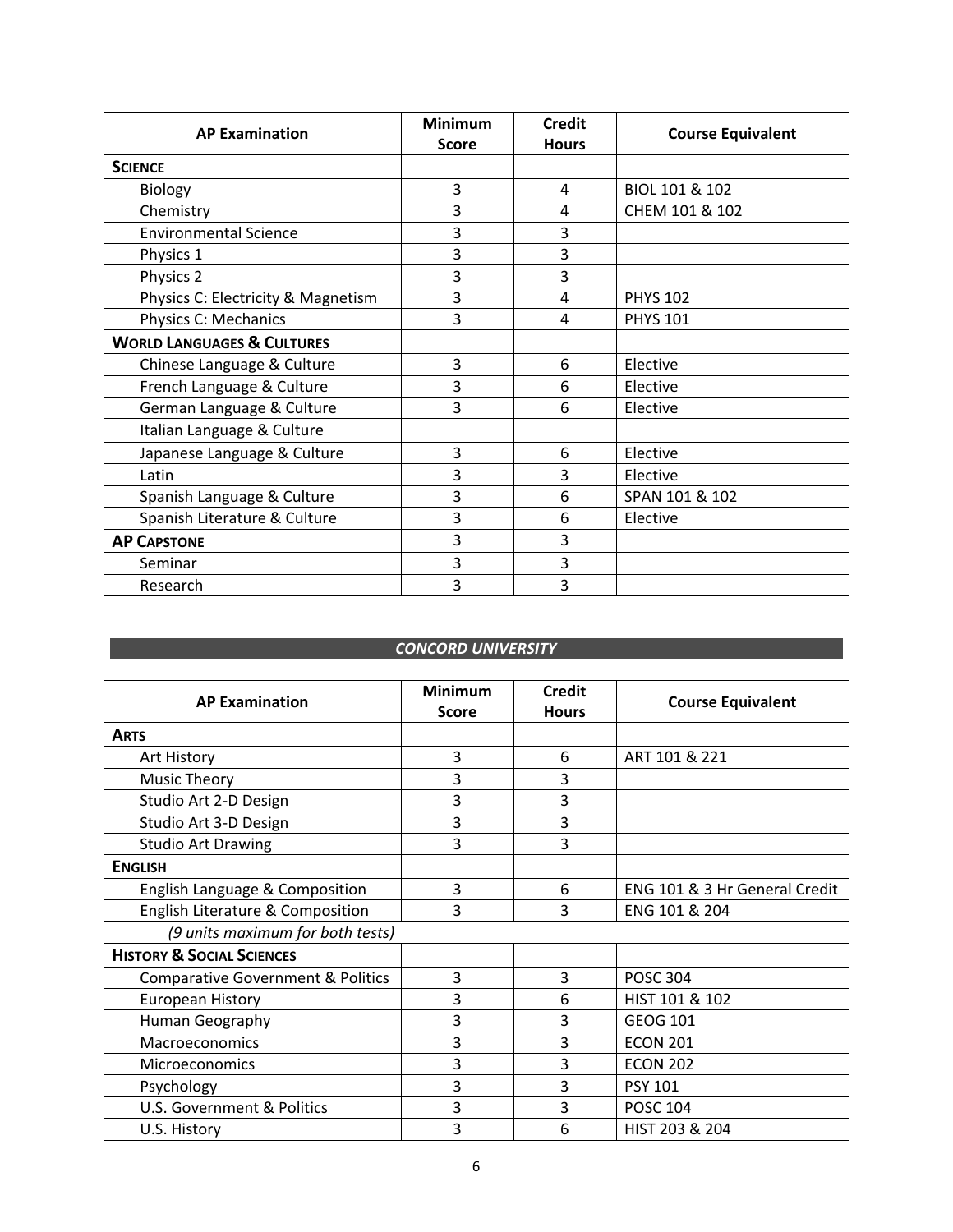| <b>AP Examination</b>                     | <b>Minimum</b> | <b>Credit</b>  | <b>Course Equivalent</b>            |
|-------------------------------------------|----------------|----------------|-------------------------------------|
|                                           | <b>Score</b>   | <b>Hours</b>   |                                     |
| World History                             | 3              | 6              | HIST 101 & 102                      |
| <b>MATHEMATICS &amp; COMPUTER SCIENCE</b> |                |                |                                     |
| <b>Calculus AB</b>                        | 3              | $\overline{4}$ | <b>MATH 250</b>                     |
|                                           | 4/5            | 8              | MATH 250 & 251                      |
| Calculus BC                               | 3              | 8              | MATH 250 & 251                      |
| Computer Science A                        | $\overline{3}$ | 6              | MATH 201 & 3 hr General             |
|                                           |                |                | Credit                              |
| <b>Statistics</b>                         | 3              | 3              | <b>MATH 105</b>                     |
| <b>SCIENCE</b>                            |                |                |                                     |
| Biology                                   | $\overline{3}$ | 8              | BIOL 101 & 102                      |
| Chemistry                                 | 3              | 8              | CHEM 101, 102 & 107                 |
| <b>Environmental Science</b>              | 3              | $\overline{4}$ | <b>Geology Lab Science Elective</b> |
| Physics 1                                 | $\overline{3}$ | 3              | <b>PHYS 101</b>                     |
| Physics 2                                 | 3              | 3              | <b>PHYS 102</b>                     |
| Physics C: Electricity & Magnetism        | 3              | $\overline{4}$ | <b>PHYS 201</b>                     |
| Physics C: Mechanics                      | $\overline{3}$ | 4              | <b>PHYS 202</b>                     |
| <b>WORLD LANGUAGES &amp; CULTURES</b>     |                |                |                                     |
| Chinese Language & Culture                | 3              | 6              |                                     |
| French Language & Culture                 | 3              | 6              | FREN 101 & 102                      |
| German Language & Culture                 | 3              | 6              | GER 101 & 102                       |
| Italian Language & Culture                |                |                |                                     |
| Japanese Language & Culture               | 3              | 6              |                                     |
| Latin                                     | 3              | 3              | <b>General Credit</b>               |
| Spanish Language & Culture                | 3              | 6              | SPAN 101 & 102                      |
| Spanish Literature & Culture              | $\overline{3}$ | 6              | <b>General Credit</b>               |
| <b>AP CAPSTONE</b>                        | 3              | 3              |                                     |
| Seminar                                   | 3              | 3              |                                     |
| Research                                  | 3              | 3              |                                     |

# *EASTERN WEST VIRGINIA COMMUNITY AND TECHNICAL COLLEGE*

| <b>AP Examination</b>            | <b>Minimum</b><br><b>Score</b> | Credit<br><b>Hours</b> | <b>Course Equivalent</b> |
|----------------------------------|--------------------------------|------------------------|--------------------------|
| <b>ARTS</b>                      |                                |                        |                          |
| Art History                      | 3                              | 3                      | <b>ART 100</b>           |
| <b>Music Theory</b>              | 3                              | 3                      | <b>MUS Elective</b>      |
| Studio Art 2-D Design            | 3                              | 3                      | Art Elective             |
| Studio Art 3-D Design            | 4                              | 3                      | Art Elective             |
| <b>Studio Art Drawing</b>        | 3                              | 3                      | Art Elective             |
| <b>ENGLISH</b>                   |                                |                        |                          |
| English Language & Composition   | 3                              | 3                      | <b>ENL 101</b>           |
| English Literature & Composition | 3                              | 3                      | <b>ENL 102</b>           |
| (9 units maximum for both tests) |                                |                        |                          |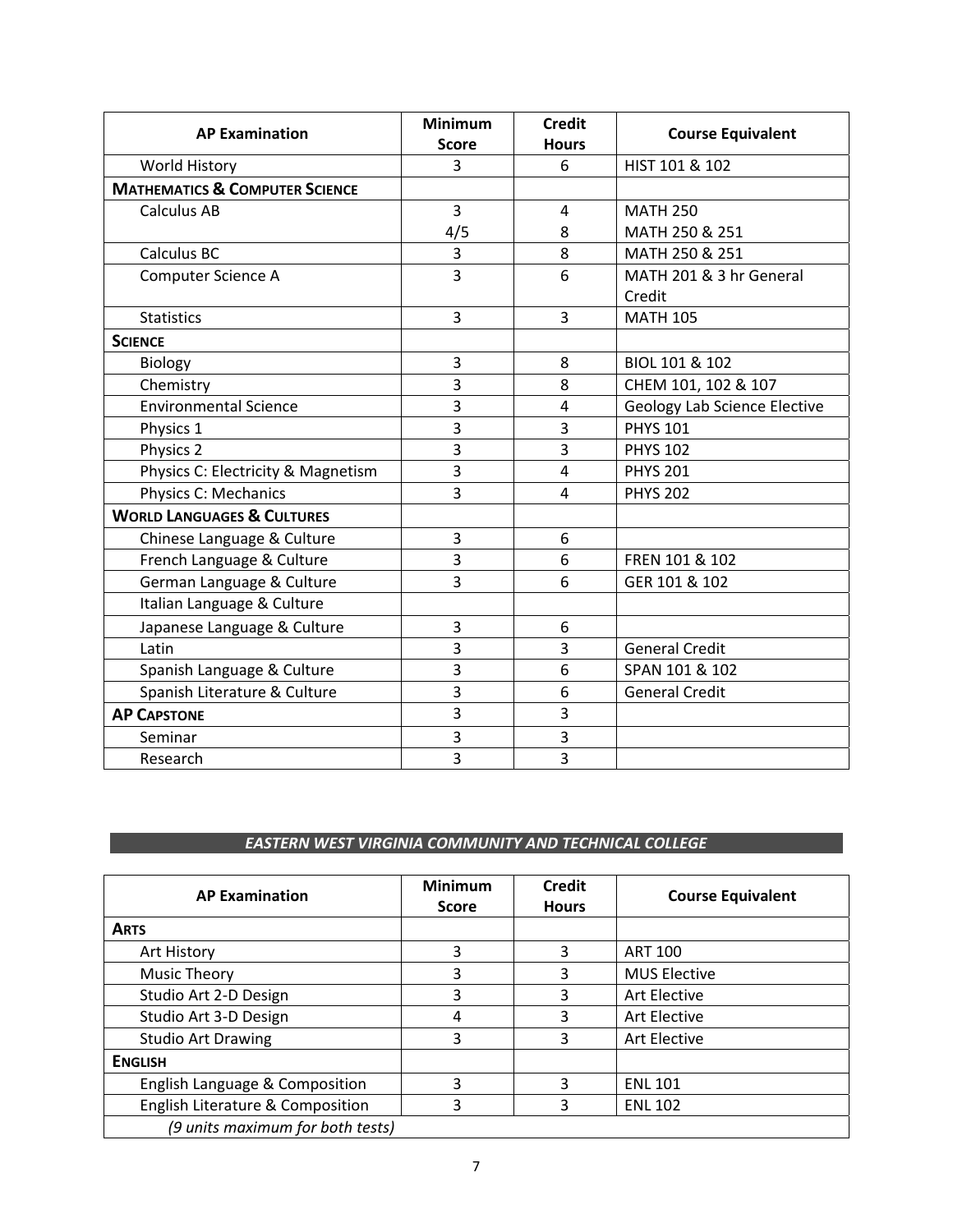| <b>AP Examination</b>                        | <b>Minimum</b><br>Score | <b>Credit</b><br><b>Hours</b> | <b>Course Equivalent</b> |
|----------------------------------------------|-------------------------|-------------------------------|--------------------------|
| <b>HISTORY &amp; SOCIAL SCIENCES</b>         |                         |                               |                          |
| <b>Comparative Government &amp; Politics</b> | 3                       | 3                             | <b>POL Elective</b>      |
| European History                             | $\overline{3}$          | 6                             | <b>HIT Elective</b>      |
| Human Geography                              | $\overline{3}$          | 3                             | <b>GEO Elective</b>      |
| Macroeconomics                               | $\overline{3}$          | $\overline{3}$                | <b>ECN201</b>            |
| Microeconomics                               | $\overline{3}$          | 3                             | <b>ECN 202</b>           |
| Psychology                                   | $\overline{3}$          | 3                             | <b>PSY 200</b>           |
| U.S. Government & Politics                   | $\overline{3}$          | $\overline{3}$                | <b>POL 201</b>           |
| U.S. History                                 | $\overline{3}$          | 6                             | HIT 240/241              |
| World History                                | $\overline{3}$          | 6                             | HIT 104/105              |
| <b>MATHEMATICS &amp; COMPUTER SCIENCE</b>    |                         |                               |                          |
| <b>Calculus AB</b>                           | 3                       | 5                             | MTH 137                  |
| Calculus BC                                  | 3                       | 4                             | <b>MTH Elective</b>      |
| Computer Science A                           | $\overline{3}$          | 3                             | <b>CIS 108</b>           |
| <b>Statistics</b>                            | $\overline{3}$          | 3                             | <b>MTH 225</b>           |
| <b>SCIENCE</b>                               |                         |                               |                          |
| Biology                                      | 3                       | 8                             | BIO 101-102              |
| Chemistry                                    | 3                       | 8                             | CHM 213-214              |
| <b>Environmental Science</b>                 | 3                       | 4                             | <b>BIO Elective</b>      |
| Physics 1                                    | 3                       | 3                             |                          |
| Physics 2                                    | 3                       | 3                             |                          |
| Physics C: Electricity & Magnetism           | 3                       | 4                             | <b>PHS Elective</b>      |
| Physics C: Mechanics                         | 3                       | 4                             | <b>PHS Elective</b>      |
| <b>WORLD LANGUAGES &amp; CULTURES</b>        |                         |                               |                          |
| Chinese Language & Culture                   | 3                       | 6                             |                          |
| French Language & Culture                    | $\overline{3}$          | 6                             | Elective                 |
| German Language & Culture                    | $\overline{3}$          | 6                             | Elective                 |
| Italian Language & Culture                   |                         |                               |                          |
| Japanese Language & Culture                  | $\overline{3}$          | 6                             |                          |
| Latin                                        | 3                       | 3                             | Elective                 |
| Spanish Language & Culture                   | 3                       | 6                             | SPA 101 & 102            |
| Spanish Literature & Culture                 | 3                       | 6                             | <b>SPA Elective</b>      |
| <b>AP CAPSTONE</b>                           | $\overline{3}$          | 3                             |                          |
| Seminar                                      | 3                       | 3                             |                          |
| Research                                     | $\overline{3}$          | $\overline{3}$                |                          |

#### *FAIRMONT STATE UNIVERSITY*

| <b>AP Examination</b> | <b>Minimum</b><br><b>Score</b> | <b>Credit</b><br><b>Hours</b> | <b>Course Equivalent</b> |
|-----------------------|--------------------------------|-------------------------------|--------------------------|
| <b>ARTS</b>           |                                |                               |                          |
| Art History           |                                |                               | Elective                 |
| Music Theory          |                                |                               | MUSI 1108 (2 hr)         |
| Studio Art 2-D Design |                                |                               | Elective                 |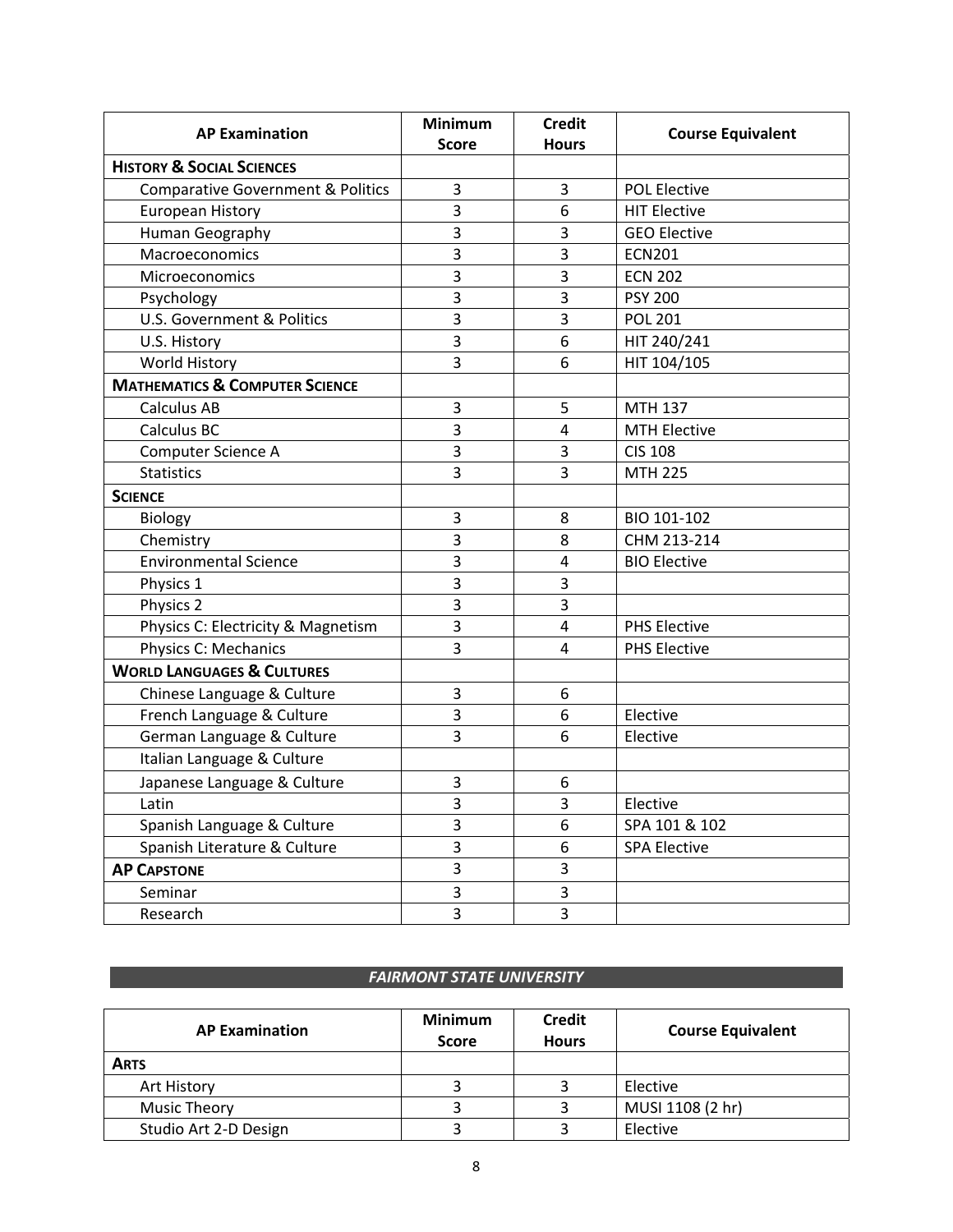| <b>AP Examination</b>                        | <b>Minimum</b> | <b>Credit</b>  |                          |
|----------------------------------------------|----------------|----------------|--------------------------|
|                                              | <b>Score</b>   | <b>Hours</b>   | <b>Course Equivalent</b> |
| Studio Art 3-D Design                        | 3              | 3              | Elective                 |
| <b>Studio Art Drawing</b>                    | 3              | 3              | Elective                 |
| <b>ENGLISH</b>                               |                |                |                          |
| English Language & Composition               | 3              | 3              | <b>ENGL 1101</b>         |
| English Literature & Composition             | 3              | 3              | <b>ENGL 2230</b>         |
| <b>HISTORY &amp; SOCIAL SCIENCES</b>         |                |                |                          |
| <b>Comparative Government &amp; Politics</b> | 3              | $\overline{3}$ | <b>POLI 2200</b>         |
| <b>European History</b>                      | 3              | 6              | <b>HIST Elective</b>     |
| Human Geography                              | 3              | 3              | GEOG 2210                |
| Macroeconomics                               | 3              | 3              | <b>BSBA 2211</b>         |
| Microeconomics                               | 3              | 3              | <b>BSBA 2212</b>         |
| Psychology                                   | 3              | 3              | PSYC 1101                |
| U.S. Government & Politics                   | 3              | 3              | <b>POLI 1103</b>         |
| U.S. History                                 | 3              | 6              | HIST 1107-1108           |
| World History                                | 3              | 6              | HIST 2211 & 2212         |
| <b>MATHEMATICS &amp; COMPUTER SCIENCE</b>    |                |                |                          |
| <b>Calculus AB</b>                           | 3              | 4              | <b>MATH 1190</b>         |
| Calculus BC                                  | 3              | $\overline{4}$ | <b>MATH 1190</b>         |
|                                              | 4              | 4              | MATH 1190 & MATH 3315    |
| Computer Science A                           | 3              | 3              | Elective                 |
| <b>Statistics</b>                            | $\overline{3}$ | 3              | PSYC 2240, BSBA 3310,    |
|                                              |                |                | SOCY 2240, or POLI 2240  |
|                                              | 3              | 4              | MATH 1113 or PSYC 2240   |
| <b>SCIENCE</b>                               |                |                |                          |
| Biology                                      | 3              | 4              | <b>SCIE 1100</b>         |
|                                              | $\overline{4}$ | 8              | BIOL 1105 & 1106         |
| Chemistry                                    | 3              | 8              | CHEM 1101-1102           |
| <b>Environmental Science</b>                 | 3              | $\overline{4}$ | Elective                 |
| Physics 1                                    | 3              | $\overline{4}$ | PHYS 1101                |
| Physics 2                                    | 3              | 4              | <b>PHYS 1102</b>         |
| Physics C: Electricity & Magnetism           | 3              | 5              | PHYS 1106                |
| Physics C: Mechanics                         | 3              | 5              | <b>PHYS 1105</b>         |
| <b>WORLD LANGUAGES &amp; CULTURES</b>        |                |                |                          |
| Chinese Language & Culture                   | 3              | 6              |                          |
| French Language & Culture                    | 3              | 6              | FREN 1101 & 1102         |
| German Language & Culture                    | 3              | 6              | Elective                 |
| Italian Language & Culture                   |                |                |                          |
| Japanese Language & Culture                  | 3              | 6              |                          |
| Latin                                        | 3              | 3              | Elective                 |
| Spanish Language & Culture                   | 3              | 6              | SPAN 1101 & 1102         |
| Spanish Literature & Culture                 | 3              | 6              | <b>SPAN Elective</b>     |
| <b>AP CAPSTONE</b>                           | 3              | 3              |                          |
| Seminar                                      | 3              | $\overline{3}$ |                          |
| Research                                     | 3              | 3              |                          |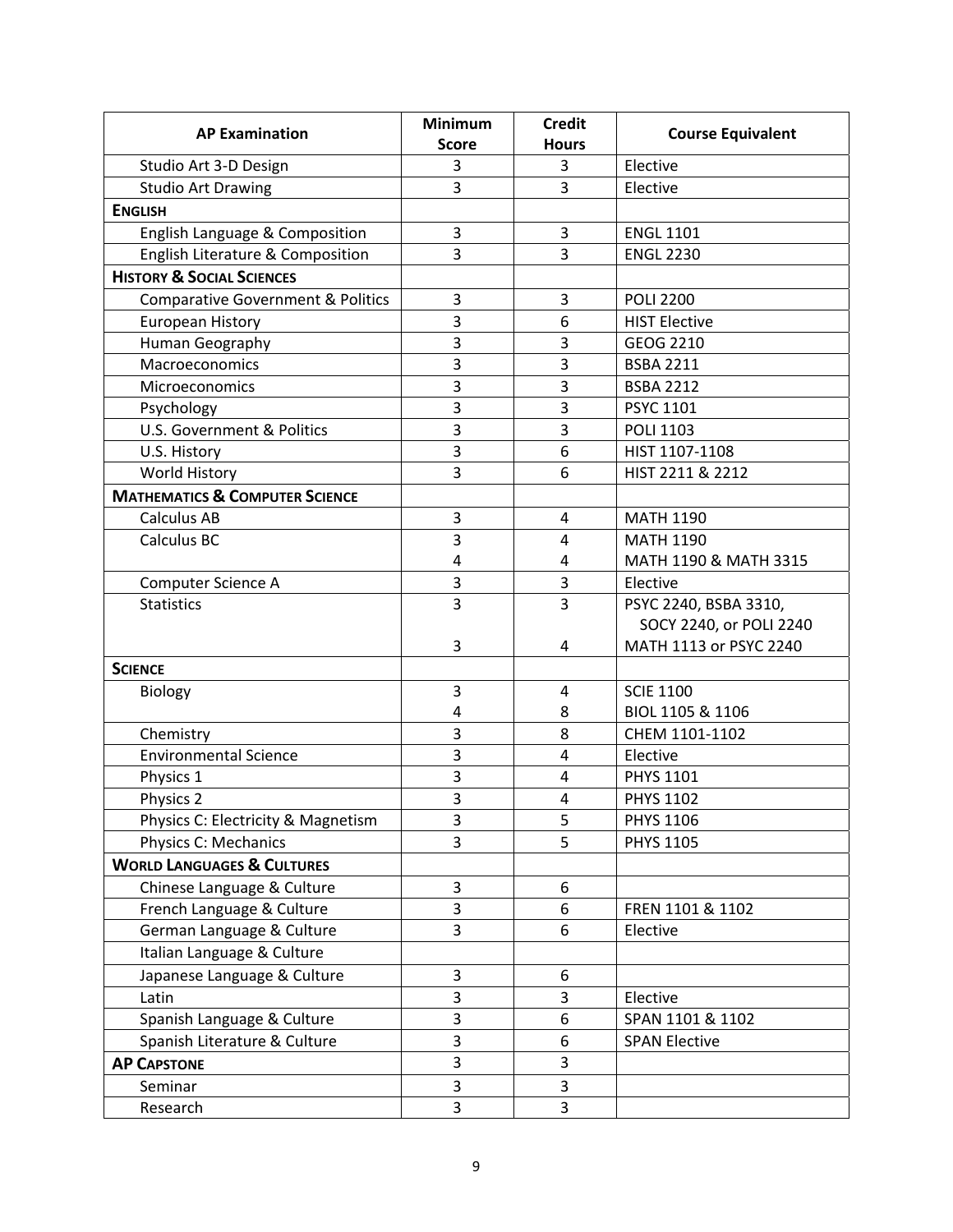#### **GLENVILLE STATE COLLEGE**

| <b>AP Examination</b>                        | <b>Minimum</b><br><b>Score</b> | <b>Credit</b><br><b>Hours</b> | <b>Course Equivalent</b> |
|----------------------------------------------|--------------------------------|-------------------------------|--------------------------|
| <b>ARTS</b>                                  |                                |                               |                          |
| Art History                                  | 3                              | $\mathbf{3}$                  |                          |
| <b>Music Theory</b>                          | 3                              | 3                             | <b>MUSC 170</b>          |
| Studio Art 2-D Design                        | 3                              | 3                             | <b>ART 202</b>           |
| Studio Art 3-D Design                        | 3                              | 3                             |                          |
| <b>Studio Art Drawing</b>                    | 3                              | 3                             | <b>ART 201</b>           |
| <b>ENGLISH</b>                               |                                |                               |                          |
| English Language & Composition               | 3                              | 6                             | ENGL 101, 102            |
| English Literature & Composition             | 3                              | 3                             | <b>ENGL 102</b>          |
| (9 units maximum for both tests)             |                                |                               |                          |
| <b>HISTORY &amp; SOCIAL SCIENCES</b>         |                                |                               |                          |
| <b>Comparative Government &amp; Politics</b> | 3                              | 3                             | <b>POSC 304</b>          |
| <b>European History</b>                      | 3                              | 6                             | HIST 319-320             |
| Human Geography                              | 3                              | 3                             | <b>GEOG 204</b>          |
| Macroeconomics                               | 3                              | 3                             | <b>ECON 202</b>          |
| Microeconomics                               | 3                              | 3                             | <b>ECON 201</b>          |
| Psychology                                   | 3                              | 3                             | <b>PSYC 201</b>          |
| <b>U.S. Government &amp; Politics</b>        | 3                              | 3                             | <b>POSC 203</b>          |
| U.S. History                                 | 3                              | 6                             | HIST 207-208             |
| World History                                | 3                              | 6                             | HIST 201-202             |
| <b>MATHEMATICS &amp; COMPUTER SCIENCE</b>    |                                |                               |                          |
| <b>Calculus AB</b>                           | 3                              | 4                             | <b>MATH 202</b>          |
| Calculus BC                                  | 3                              | $\overline{a}$                | <b>MATH 207</b>          |
| Computer Science A                           | 3                              | 3                             | <b>CSCI 101</b>          |
| <b>Computer Science Principles</b>           | 3                              | 3                             | <b>CSCI 201</b>          |
| <b>Statistics</b>                            | 3                              | 3                             | <b>MATH 256</b>          |
| <b>SCIENCE</b>                               |                                |                               |                          |
| Biology                                      | 3                              | 8                             | BIOL 120-121             |
| Chemistry                                    | 3                              | 8                             | CHEM 101-102             |
| <b>Environmental Science</b>                 | 3                              | 4                             | <b>ENVR 101</b>          |
| Physics 1                                    | 3                              | 4                             | <b>PHYS 201</b>          |
| Physics 2                                    | 3                              | $\overline{\mathbf{4}}$       | <b>PHYS 202</b>          |
| Physics C: Electricity & Magnetism           | 3                              | 4                             | <b>PHYS 202</b>          |
| Physics C: Mechanics                         | 3                              | $\overline{4}$                | <b>PHYS 201</b>          |
| <b>WORLD LANGUAGES &amp; CULTURES</b>        |                                |                               |                          |
| Chinese Language & Culture                   | 3                              | 6                             |                          |
| French Language & Culture                    | 3                              | 6                             |                          |
| German Language & Culture                    | $\overline{3}$                 | 6                             |                          |
| Italian Language & Culture                   |                                |                               |                          |
| Japanese Language & Culture                  | 3                              | 6                             |                          |
| Latin                                        | 3                              | 3                             |                          |
| Spanish Language & Culture                   | 3                              | 6                             |                          |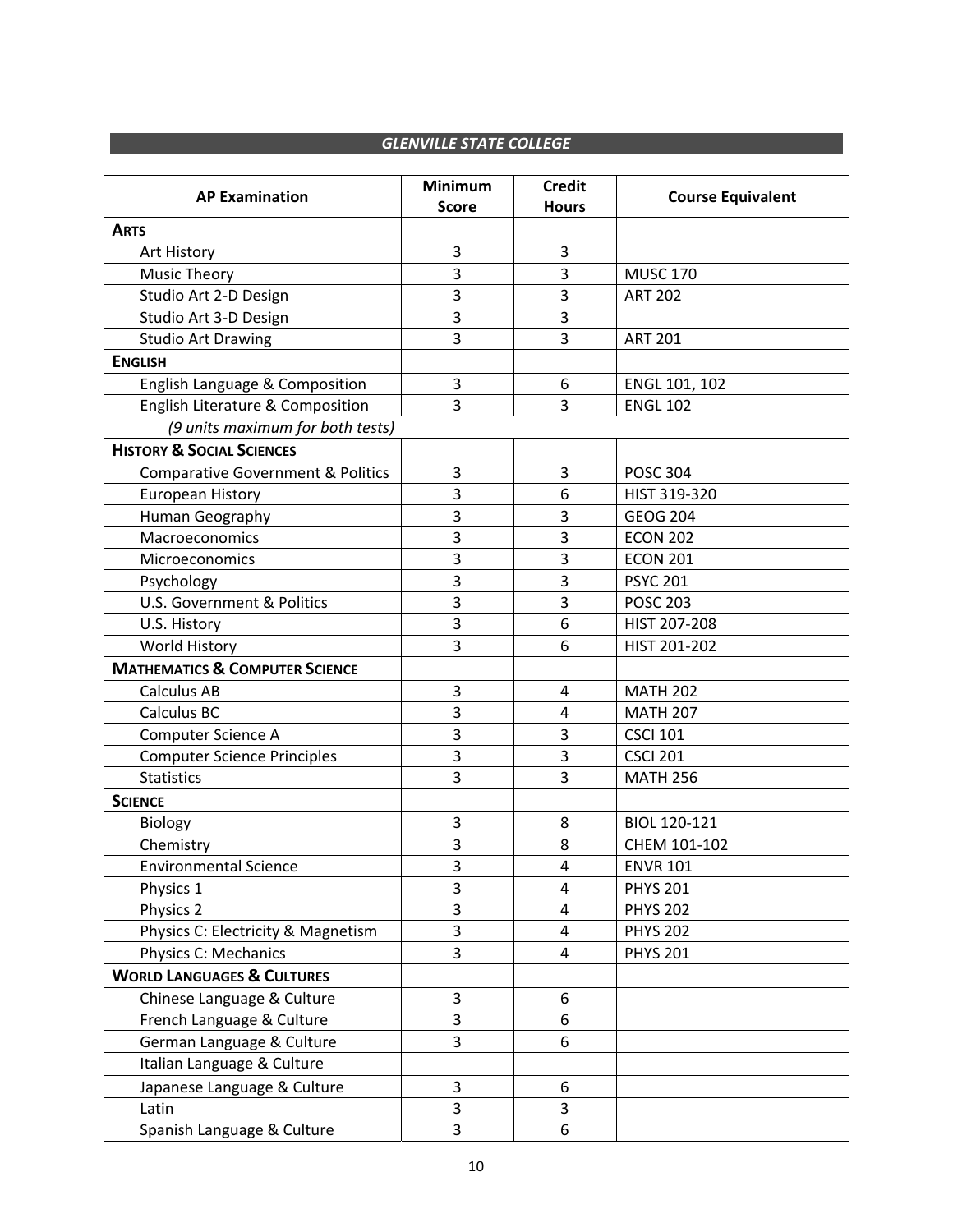| <b>AP Examination</b>        | <b>Minimum</b><br><b>Score</b> | <b>Credit</b><br><b>Hours</b> | <b>Course Equivalent</b> |
|------------------------------|--------------------------------|-------------------------------|--------------------------|
| Spanish Literature & Culture |                                | b                             | SPAN 101-201             |
| <b>AP CAPSTONE</b>           |                                |                               |                          |
| Seminar                      |                                |                               |                          |
| Research                     |                                |                               |                          |

#### *MARSHALL UNIVERSITY*

| <b>AP Examination</b>                        | <b>Minimum</b><br><b>Score</b> | <b>Credit</b><br><b>Hours</b> | <b>Course Equivalent</b> |
|----------------------------------------------|--------------------------------|-------------------------------|--------------------------|
| <b>ARTS</b>                                  |                                |                               |                          |
| Art History                                  | 3                              | 3                             | ART 112 or ART 101       |
| <b>Music Theory</b>                          | 3                              | 3                             | <b>MUS 101</b>           |
|                                              | 4                              | 5                             | MUS 101, 111             |
|                                              | 5                              | 6                             | MUS 111, 112, 113        |
| Studio Art 2-D Design                        | 3                              | 3                             | <b>ART 214</b>           |
| Studio Art 3-D Design                        | 3                              | 3                             | <b>ART 215</b>           |
| <b>Studio Art Drawing</b>                    | $\overline{3}$                 | 3                             | <b>ART 217</b>           |
| <b>ENGLISH</b>                               |                                |                               |                          |
| English Language & Composition               | 3                              | 3                             | <b>ENG 101</b>           |
|                                              | 4                              | 6                             | ENG 101 & 201            |
| English Literature & Composition             | 3                              | 3                             | <b>ENG 231</b>           |
|                                              | 4                              | 6                             | ENG 231 & 213            |
| (9 units maximum for both tests)             |                                |                               |                          |
| <b>HISTORY &amp; SOCIAL SCIENCES</b>         |                                |                               |                          |
| <b>Comparative Government &amp; Politics</b> | 3                              | 3                             | <b>PSC 105</b>           |
| <b>European History</b>                      | 3                              | 6                             | HST 102 & 103            |
| Human Geography                              | 3                              | 3                             | GEO 100                  |
| Macroeconomics                               | $\overline{3}$                 | 3                             | <b>ECN 253</b>           |
| Microeconomics                               | 3                              | 3                             | <b>ECN 250</b>           |
| Psychology                                   | 3                              | 3                             | <b>PSY 201</b>           |
| U.S. Government & Politics                   | 3                              | 3                             | <b>PSC 104</b>           |
| U.S. History                                 | 3                              | 6                             | HST 230 & 231            |
| World History                                | $\overline{3}$                 | 6                             | HST 101, 102, 103        |
|                                              |                                |                               | (two of the three)       |
| <b>MATHEMATICS &amp; COMPUTER SCIENCE</b>    |                                |                               |                          |
| Calculus AB                                  | $\overline{3}$                 | 5                             | <b>MTH 132</b>           |
|                                              | 4                              | 8                             | MTH 130, 229             |
| Calculus BC                                  | 3                              | 8                             | MTH 130, 229             |
|                                              | 4                              | 9                             | MTH 229, 230             |
| Computer Science A                           | 3                              | 3                             | <b>IST 264</b>           |
| <b>Statistics</b>                            | 3                              | 3                             | MTH 225 or MGT 218       |
| <b>SCIENCE</b>                               |                                |                               |                          |
| Biology                                      | 3                              | 8                             | BSC 104-105              |
|                                              | 4                              | 8                             | BSC 120-121              |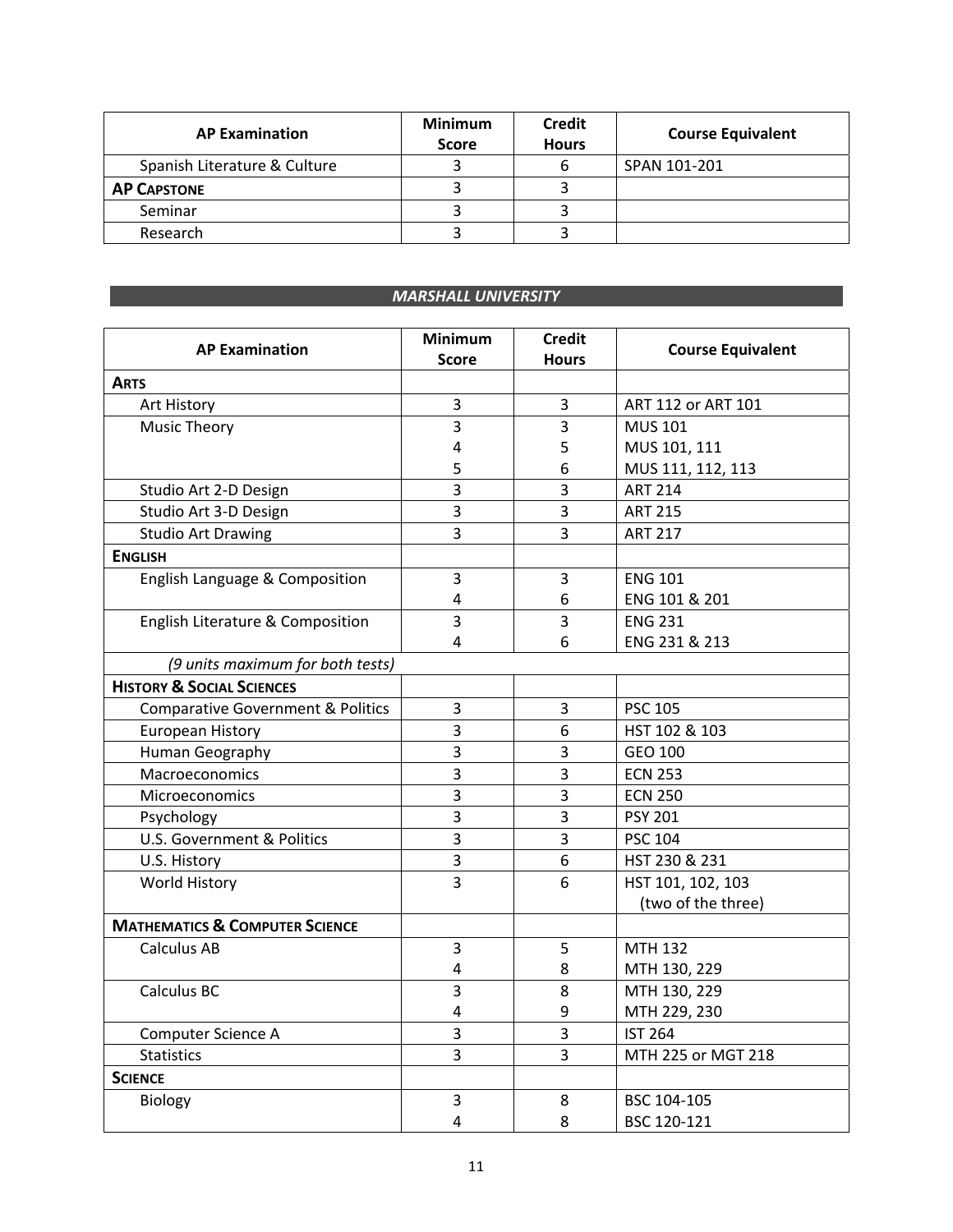| <b>AP Examination</b>                 | <b>Minimum</b> | <b>Credit</b>  |                          |
|---------------------------------------|----------------|----------------|--------------------------|
|                                       | <b>Score</b>   | <b>Hours</b>   | <b>Course Equivalent</b> |
| Chemistry                             | 3              | 3              | <b>CHM 203</b>           |
|                                       | 4              | 5              | CHM211, 217              |
|                                       | 5              | 10             | CHM 211, 212, 217, 218   |
| <b>Environmental Science</b>          | 3              | 4              | Elective                 |
| Physics 1                             | 3              | 3              | <b>PHY 201</b>           |
| Physics 2                             | 3              | 3              | <b>PHY 203</b>           |
|                                       | 4              | 6              | PHY 201, 203             |
| Physics C: Electricity & Magnetism    | 3              | $\overline{4}$ | <b>PHY 213</b>           |
|                                       | 4              | 8              | PHY 211-213              |
| Physics C: Mechanics                  | 3              | 4              | <b>PHY 211</b>           |
| <b>WORLD LANGUAGES &amp; CULTURES</b> |                |                |                          |
| Chinese Language & Culture            | 3              | 6              |                          |
|                                       | 4              | 9              |                          |
| French Language & Culture             | 3              | 6              | FRN 101, 102             |
|                                       | 4              | 9              | FRN 101, 102, 203        |
| German Language & Culture             | 3              | 6              | GER 101, 102             |
|                                       | 4              | 9              | GER 101, 102, 203        |
| Italian Language & Culture            |                |                |                          |
| Japanese Language & Culture           | 3              | 6              | JPN 101, 102             |
|                                       | 4              | 9              | JPN 101, 102, 203        |
| Latin                                 | 3              | 3              | <b>LAT 204</b>           |
| Spanish Language & Culture            | 3              | 6              | SPN 101 & SPN 102        |
|                                       | 4              | 9              | SPN 101, 102, 203        |
| Spanish Literature & Culture          | 3              | 6              | Elective                 |
| <b>AP CAPSTONE</b>                    | 3              | 3              |                          |
| Seminar                               | 3              | 3              |                          |
| Research                              | 3              | 3              |                          |

### *MOUNTWEST COMMUNITY AND TECHNICAL COLLEGE*

| <b>AP Examination</b>                        | <b>Minimum</b><br><b>Score</b> | <b>Credit</b><br><b>Hours</b> | <b>Course Equivalent</b> |
|----------------------------------------------|--------------------------------|-------------------------------|--------------------------|
| <b>ARTS</b>                                  |                                |                               |                          |
| Art History                                  | 3                              | 3                             | <b>ART 101</b>           |
| <b>Music Theory</b>                          | 3                              | 3                             |                          |
| Studio Art 2-D Design                        | 3                              | 3                             |                          |
| Studio Art 3-D Design                        | 3                              | 3                             |                          |
| <b>Studio Art Drawing</b>                    | 3                              | 3                             |                          |
| <b>ENGLISH</b>                               |                                |                               |                          |
| English Language & Composition               | 3                              | 3                             | <b>ENL 111</b>           |
|                                              | 4                              | 6                             | ENL 201 plus ENL 2xx     |
| English Literature & Composition             | 3                              | 3                             | <b>ENL 201</b>           |
| (9 units maximum for both tests)             |                                |                               |                          |
| <b>HISTORY &amp; SOCIAL SCIENCES</b>         |                                |                               |                          |
| <b>Comparative Government &amp; Politics</b> | 3                              | 3                             |                          |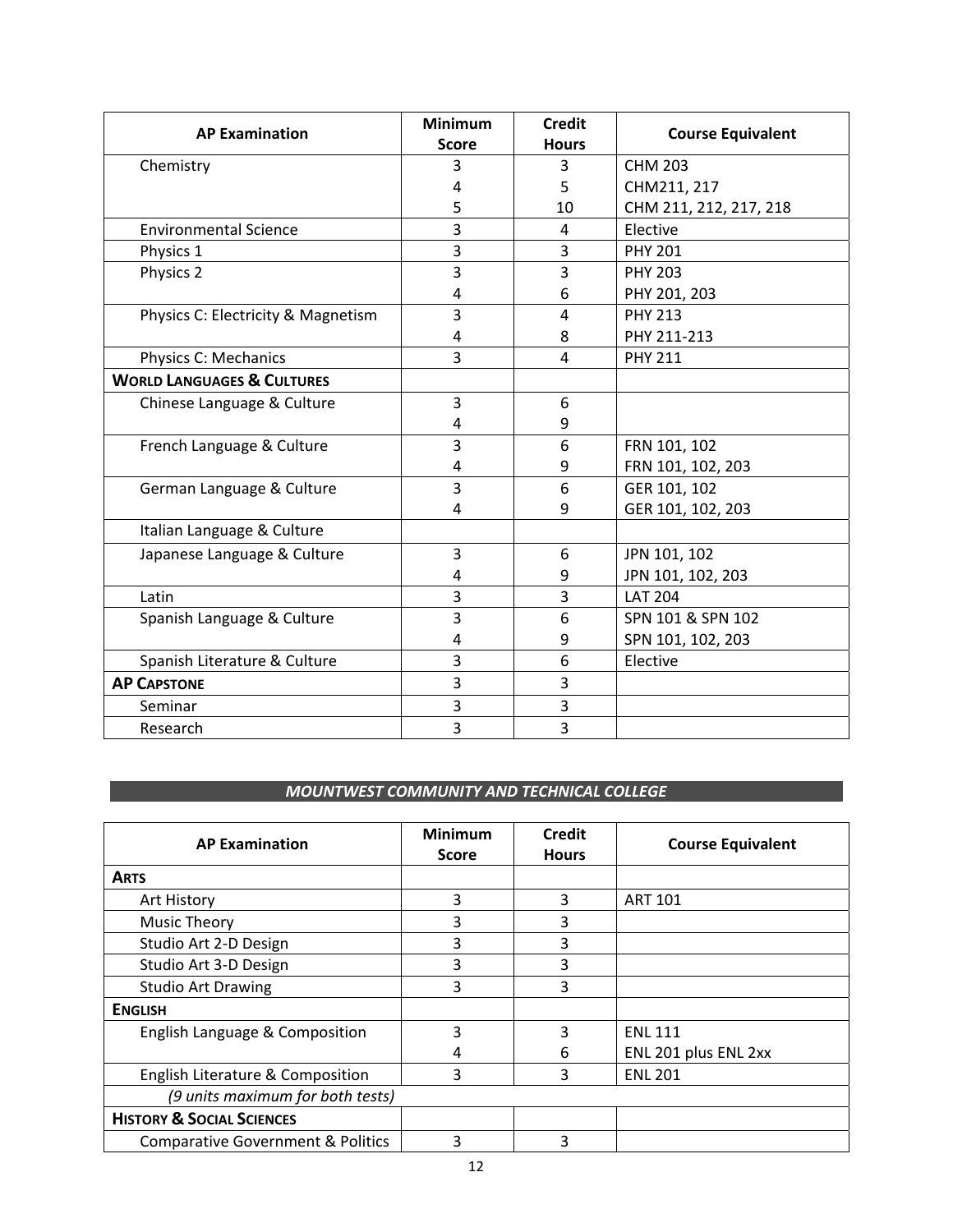| <b>AP Examination</b>                     | <b>Minimum</b> | <b>Credit</b>  | <b>Course Equivalent</b> |
|-------------------------------------------|----------------|----------------|--------------------------|
|                                           | <b>Score</b>   | <b>Hours</b>   |                          |
| <b>European History</b>                   | 3              | 6              | <b>HIST Elective</b>     |
| Human Geography                           | 3              | 3              | GEO 150                  |
| Macroeconomics                            | 3              | 3              | <b>EC 201</b>            |
| Microeconomics                            | 3              | 3              | <b>EC 202</b>            |
| Psychology                                | 3              | 3              | <b>PSYC 200</b>          |
| <b>U.S. Government &amp; Politics</b>     | 3              | 3              |                          |
| U.S. History                              | 3              | 6              | HIST 103 & 104           |
| World History                             | 3              | 6              | HIST 114 & 115           |
| <b>MATHEMATICS &amp; COMPUTER SCIENCE</b> |                |                |                          |
| <b>Calculus AB</b>                        | 3              | 3              | <b>MAT 205</b>           |
| Calculus BC                               | 3              | 5              | <b>MAT Elective</b>      |
|                                           | 4              | 9              | <b>MAT Elective</b>      |
| Computer Science A                        | 3              | 3              | IT 101                   |
| <b>Statistics</b>                         | 3              | 3              | <b>MAT 210</b>           |
| <b>SCIENCE</b>                            |                |                |                          |
| Biology                                   | 3              | $\overline{7}$ | BIOL 101 & 101L, 102     |
| Chemistry                                 | 3              | 3              | <b>SCI 220</b>           |
| <b>Environmental Science</b>              | 3              | $\overline{4}$ | <b>SCI 230</b>           |
| Physics 1                                 | 3              | 3              |                          |
| Physics 2                                 | 3              | 3              |                          |
| Physics C: Electricity & Magnetism        | 3              | $\overline{4}$ | <b>SCI Elective</b>      |
|                                           | 4              | 8              | <b>SCI Elective</b>      |
| Physics C: Mechanics                      | 3              | $\overline{4}$ | <b>SCI Elective</b>      |
| <b>WORLD LANGUAGES &amp; CULTURES</b>     |                |                |                          |
| Chinese Language & Culture                | 3              | 6              | Elective                 |
|                                           | $\overline{4}$ | 9              | Elective                 |
| French Language & Culture                 | 3              | 6              | Elective                 |
|                                           | 4              | 9              | Elective                 |
| German Language & Culture                 | 3              | 6              | Elective                 |
|                                           | 4              | 9              | Elective                 |
| Italian Language & Culture                |                |                |                          |
| Japanese Language & Culture               | 3              | 6              | Elective                 |
|                                           | 4              | 9              | Elective                 |
| Latin                                     | 3              | 3              |                          |
| Spanish Language & Culture                | 3              | 6              | Elective                 |
|                                           | 4              | 9              | Elective                 |
| Spanish Literature & Culture              | 3              | 6              | Elective                 |
| <b>AP CAPSTONE</b>                        | 3              | 3              |                          |
| Seminar                                   | 3              | 3              |                          |
| Research                                  | 3              | 3              |                          |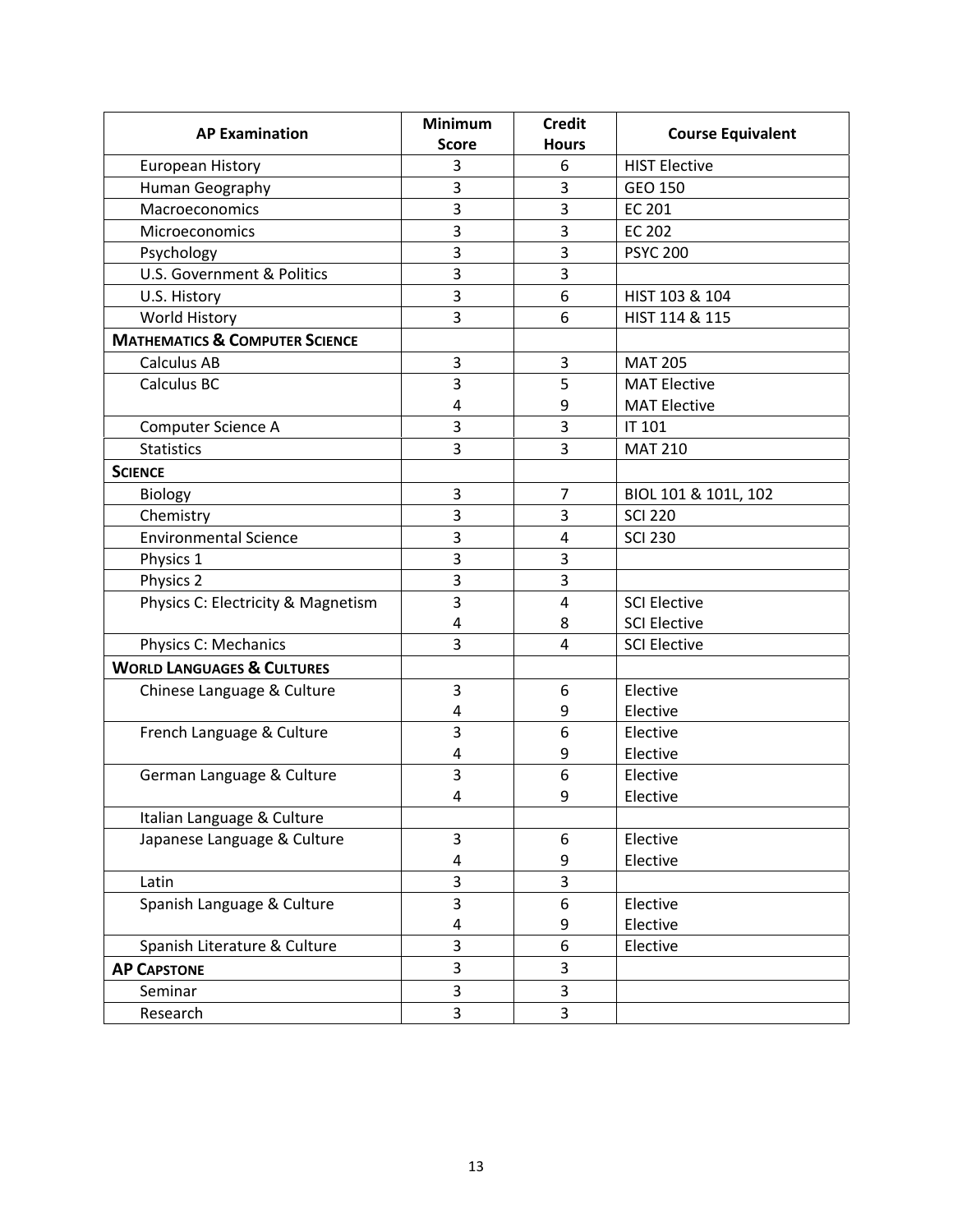#### **NEW RIVER COMMUNITY AND TECHNICAL COLLEGE**

| <b>AP Examination</b>                        | <b>Minimum</b><br><b>Score</b> | <b>Credit</b><br><b>Hours</b> | <b>Course Equivalent</b> |
|----------------------------------------------|--------------------------------|-------------------------------|--------------------------|
| <b>ARTS</b>                                  |                                |                               |                          |
| Art History                                  | 3                              | 3                             | <b>ARTS 205</b>          |
| <b>Music Theory</b>                          | 3                              | 3                             | <b>MUSC 109</b>          |
| Studio Art 2-D Design                        | 3                              | 3                             | Elective                 |
| Studio Art 3-D Design                        | 3                              | 3                             | Elective                 |
| <b>Studio Art Drawing</b>                    | 3                              | 3                             | <b>ARTS 208</b>          |
| <b>ENGLISH</b>                               |                                |                               |                          |
| English Language & Composition               | 3                              | 3                             | ENGL 101-102             |
| English Literature & Composition             | 3                              | 3                             | <b>ENGL 101</b>          |
| (9 units maximum for both tests)             |                                |                               |                          |
| <b>HISTORY &amp; SOCIAL SCIENCES</b>         |                                |                               |                          |
| <b>Comparative Government &amp; Politics</b> | 3                              | 3                             | Elective                 |
| European History                             | 3                              | 6                             | Elective                 |
| Human Geography                              | 3                              | 3                             |                          |
| Macroeconomics                               | 3                              | 3                             | <b>ECON 211</b>          |
| Microeconomics                               | 3                              | 3                             | <b>ECON 212</b>          |
| Psychology                                   | 3                              | 3                             | <b>PSYC 103</b>          |
| <b>U.S. Government &amp; Politics</b>        | 3                              | 3                             | <b>POSC 200</b>          |
| U.S. History                                 | 3                              | $\boldsymbol{6}$              | HIST 105-106             |
| World History                                | 3                              | 6                             | HIST 101-102             |
| <b>MATHEMATICS &amp; COMPUTER SCIENCE</b>    |                                |                               |                          |
| <b>Calculus AB</b>                           | 3                              | $\overline{4}$                | <b>MATH 220</b>          |
| Calculus BC                                  | 3                              | 8                             | MATH 220 & 230           |
| Computer Science A                           | 3                              | 3                             | <b>COSC 111</b>          |
| <b>Statistics</b>                            | 3                              | 3                             | <b>MATH 210</b>          |
| <b>SCIENCE</b>                               |                                |                               |                          |
| <b>Biology</b>                               | 3                              | 8                             | BIOL 101-103             |
|                                              |                                |                               | BIOL 102-104             |
| Chemistry                                    | 3                              | 8                             | CHEM 101-103             |
|                                              |                                |                               | CHEM 102-104             |
| <b>Environmental Science</b>                 | 3                              | $\overline{\mathbf{4}}$       | Elective                 |
| Physics 1                                    | 3                              | 3                             |                          |
| Physics 2                                    | 3                              | $\overline{3}$                |                          |
| Physics C: Electricity & Magnetism           | 3                              | 8                             | PHYS 212, 224            |
| Physics C: Mechanics                         | 3                              | 4                             | PHYS 211, 223            |
| <b>WORLD LANGUAGES &amp; CULTURES</b>        |                                |                               |                          |
| Chinese Language & Culture                   | 3                              | 6                             |                          |
| French Language & Culture                    | 3                              | 6                             | FREN 101-102             |
| German Language & Culture                    | $\overline{3}$                 | 6                             | Elective                 |
| Italian Language & Culture                   |                                |                               |                          |
| Japanese Language & Culture                  | 3                              | 6                             |                          |
| Latin                                        | 3                              | 3                             | Elective                 |
| Spanish Language & Culture                   | 3                              | 6                             | SPAN 101-102             |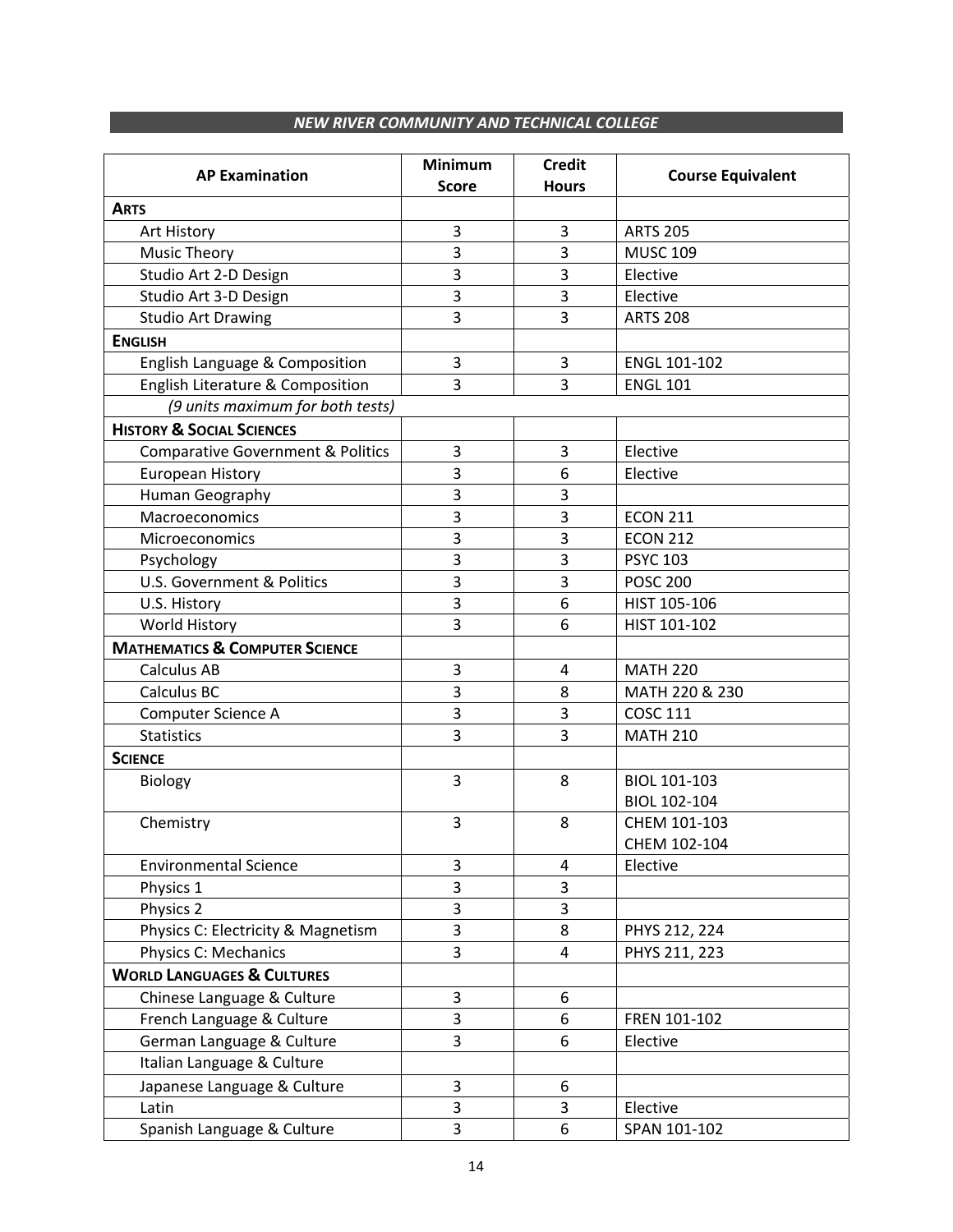| <b>AP Examination</b>        | <b>Minimum</b><br><b>Score</b> | <b>Credit</b><br><b>Hours</b> | <b>Course Equivalent</b> |
|------------------------------|--------------------------------|-------------------------------|--------------------------|
| Spanish Literature & Culture |                                | b                             | Elective                 |
| <b>AP CAPSTONE</b>           |                                |                               |                          |
| Seminar                      |                                |                               |                          |
| Research                     |                                |                               |                          |

#### *PIERPONT COMMUNITY AND TECHNICAL COLLEGE*

| <b>AP Examination</b>                        | <b>Minimum</b><br><b>Score</b> | <b>Credit</b><br><b>Hours</b> | <b>Course Equivalent</b>                        |
|----------------------------------------------|--------------------------------|-------------------------------|-------------------------------------------------|
| <b>ARTS</b>                                  |                                |                               |                                                 |
| Art History                                  | 3                              | $\mathsf 3$                   | Elective                                        |
| <b>Music Theory</b>                          | $\overline{3}$                 | $\overline{3}$                | MUSI 1108 (2 hr)                                |
| Studio Art 2-D Design                        | 3                              | 3                             | Elective                                        |
| Studio Art 3-D Design                        | 3                              | $\overline{3}$                | Elective                                        |
| <b>Studio Art Drawing</b>                    | 3                              | $\overline{3}$                | Elective                                        |
| <b>ENGLISH</b>                               |                                |                               |                                                 |
| English Language & Composition               | $\overline{3}$                 | $\overline{3}$                | <b>ENG 1104</b>                                 |
| English Literature & Composition             | 3                              | 3                             | <b>ENGL 2230</b>                                |
| <b>HISTORY &amp; SOCIAL SCIENCES</b>         |                                |                               |                                                 |
| <b>Comparative Government &amp; Politics</b> | 3                              | 3                             | <b>POLI 2200</b>                                |
| European History                             | $\overline{3}$                 | 6                             | <b>HIST Elective</b>                            |
| Human Geography                              | $\overline{3}$                 | 3                             | GEOG 2210                                       |
| Macroeconomics                               | $\overline{3}$                 | 3                             | <b>ECON 2201</b>                                |
| <b>Microeconomics</b>                        | $\overline{3}$                 | 3                             | <b>ECON 2202</b>                                |
| Psychology                                   | 3                              | 3                             | <b>PSYC 1101</b>                                |
| U.S. Government & Politics                   | $\overline{3}$                 | 3                             | POLI 1103                                       |
| U.S. History                                 | $\overline{3}$                 | 6                             | HIST 1107-1108                                  |
| World History                                | $\overline{3}$                 | 6                             | HIST 2211 & 2212                                |
| <b>MATHEMATICS &amp; COMPUTER SCIENCE</b>    |                                |                               |                                                 |
| <b>Calculus AB</b>                           | 3                              | $\pmb{4}$                     | <b>MATH 1190</b>                                |
| Calculus BC                                  | $\overline{3}$                 | $\overline{4}$                | <b>MATH 1190</b>                                |
|                                              | 4                              | $\overline{4}$                | MATH 1190 & MATH 3315                           |
| Computer Science A                           | $\overline{3}$                 | $\mathsf 3$                   | Elective                                        |
| <b>Statistics</b>                            | $\overline{3}$                 | $\overline{\mathbf{3}}$       | PSYC 2240, BUSN 3310, SOCY<br>2240 or POLI 2240 |
|                                              | 3                              | 4                             | MATH 1113 or PSYC 2240                          |
| <b>SCIENCE</b>                               |                                |                               |                                                 |
| Biology                                      | $\mathsf 3$                    | 8                             | <b>BIO Elective</b>                             |
| Chemistry                                    | $\overline{3}$                 | 8                             | CHEM 1101-1102                                  |
| <b>Environmental Science</b>                 | $\overline{3}$                 | $\overline{4}$                | Elective                                        |
| Physics 1                                    | $\overline{3}$                 | 3                             |                                                 |
| Physics 2                                    | $\overline{3}$                 | 3                             |                                                 |
| Physics C: Electricity & Magnetism           | 3                              | $\overline{4}$                | PHYS 1106                                       |
| <b>Physics C: Mechanics</b>                  | $\overline{3}$                 | 4                             | <b>PHYS 1105</b>                                |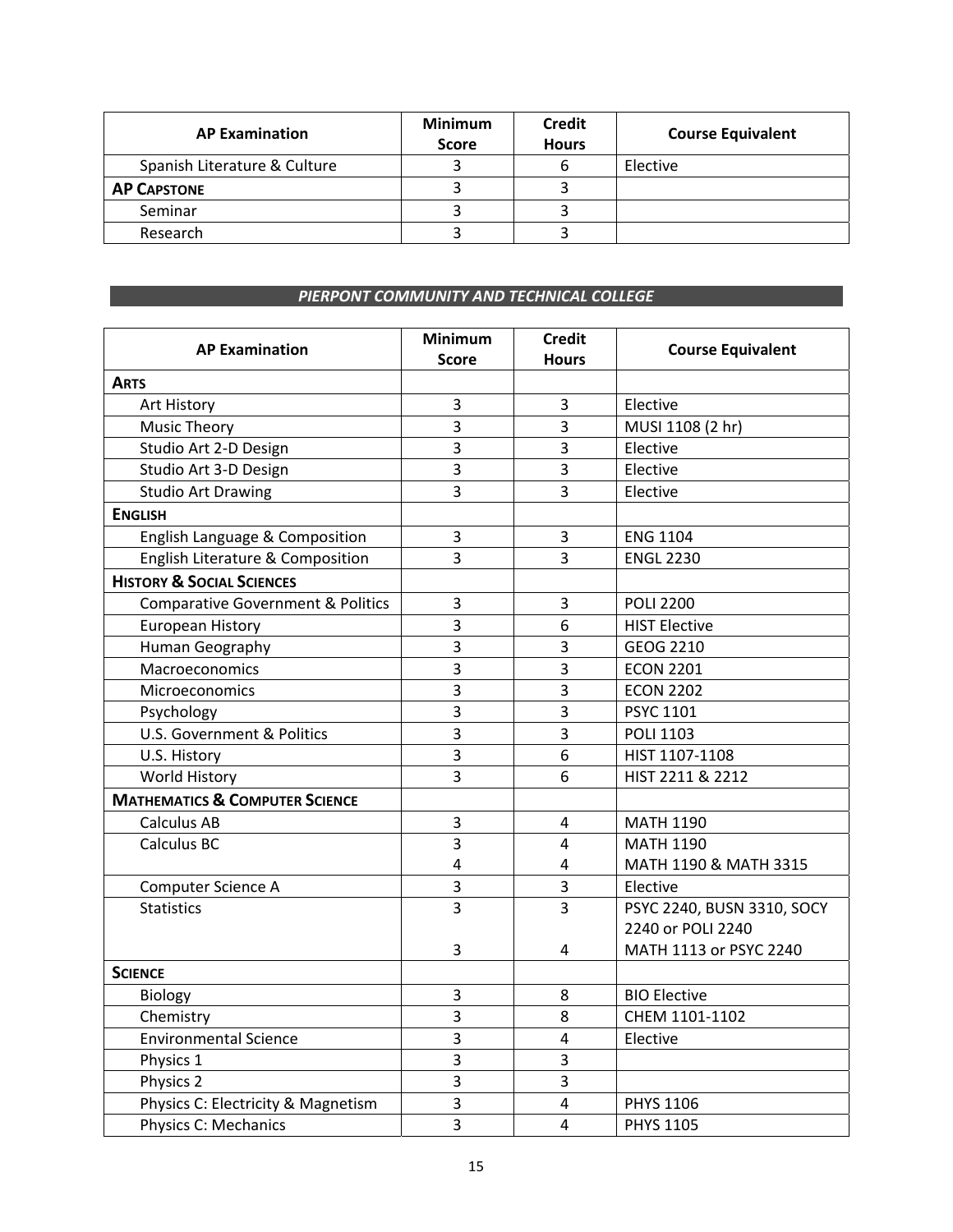| <b>AP Examination</b>                 | <b>Minimum</b><br><b>Score</b> | <b>Credit</b><br><b>Hours</b> | <b>Course Equivalent</b> |
|---------------------------------------|--------------------------------|-------------------------------|--------------------------|
| <b>WORLD LANGUAGES &amp; CULTURES</b> |                                |                               |                          |
| Chinese Language & Culture            | 3                              | 6                             |                          |
| French Language & Culture             | 3                              | 6                             | FREN 1101 & 1102         |
| German Language & Culture             | 3                              | 6                             | Elective                 |
| Italian Language & Culture            |                                |                               |                          |
| Japanese Language & Culture           | 3                              | 6                             |                          |
| Latin                                 | 3                              | 3                             | Elective                 |
| Spanish Language & Culture            | 3                              | 6                             | SPAN 1101 & 1102         |
| Spanish Literature & Culture          | 3                              | 6                             | <b>SPAN Elective</b>     |
| <b>AP CAPSTONE</b>                    | 3                              | 3                             |                          |
| Seminar                               | 3                              | 3                             |                          |
| Research                              | 3                              | 3                             |                          |

#### *POTOMAC STATE COLLEGE OF WEST VIRGINIA UNIVERSITY*

| <b>AP Examination</b>                        | <b>Minimum</b> | <b>Credit</b>  | <b>Course Equivalent</b> |
|----------------------------------------------|----------------|----------------|--------------------------|
|                                              | <b>Score</b>   | <b>Hours</b>   |                          |
| <b>ARTS</b>                                  |                |                |                          |
| Art History                                  | 3              | 3              | <b>ART 101</b>           |
| <b>Music Theory</b>                          | 3              | 3              |                          |
| Studio Art 2-D Design                        | 3              | 3              |                          |
| Studio Art 3-D Design                        | 4              | 3              |                          |
| <b>Studio Art Drawing</b>                    | 3              | 3              |                          |
| <b>ENGLISH</b>                               |                |                |                          |
| English Language & Composition               | 3              | 3              | <b>ENGL 101</b>          |
|                                              | 4              | 6              | <b>ENGL 102</b>          |
| English Literature & Composition             | 3              | 3              | <b>ENGL 131</b>          |
|                                              | 4              | 6              | ENGL 131& 132            |
| (9 units maximum for both tests)             |                |                |                          |
| <b>HISTORY &amp; SOCIAL SCIENCES</b>         |                |                |                          |
| <b>Comparative Government &amp; Politics</b> | 3              | 3              | <b>POLS 101</b>          |
| <b>European History</b>                      | 3              | 6              | HIST 101 & 102           |
| Human Geography                              | 3              | 3              | <b>GEOG 108</b>          |
| Macroeconomics                               | 3              | 3              | <b>ECON 202</b>          |
| Microeconomics                               | 3              | 3              | <b>ECON 201</b>          |
| Psychology                                   | 3              | 3              | <b>PSYC 101</b>          |
| <b>U.S. Government &amp; Politics</b>        | 3              | 3              | <b>POLS 102</b>          |
| U.S. History                                 | 3              | 6              | HIST 152 & 153           |
| World History                                | 3              | 6              |                          |
| <b>MATHEMATICS &amp; COMPUTER SCIENCE</b>    |                |                |                          |
| <b>Calculus AB</b>                           | 3              | $\overline{a}$ | <b>MATH 129</b>          |
|                                              | 4              | 4              | <b>MATH 155</b>          |
| Calculus BC                                  | 3              | 4              | <b>MATH 155</b>          |
|                                              | 4              | 8              | MATH 155 & 156           |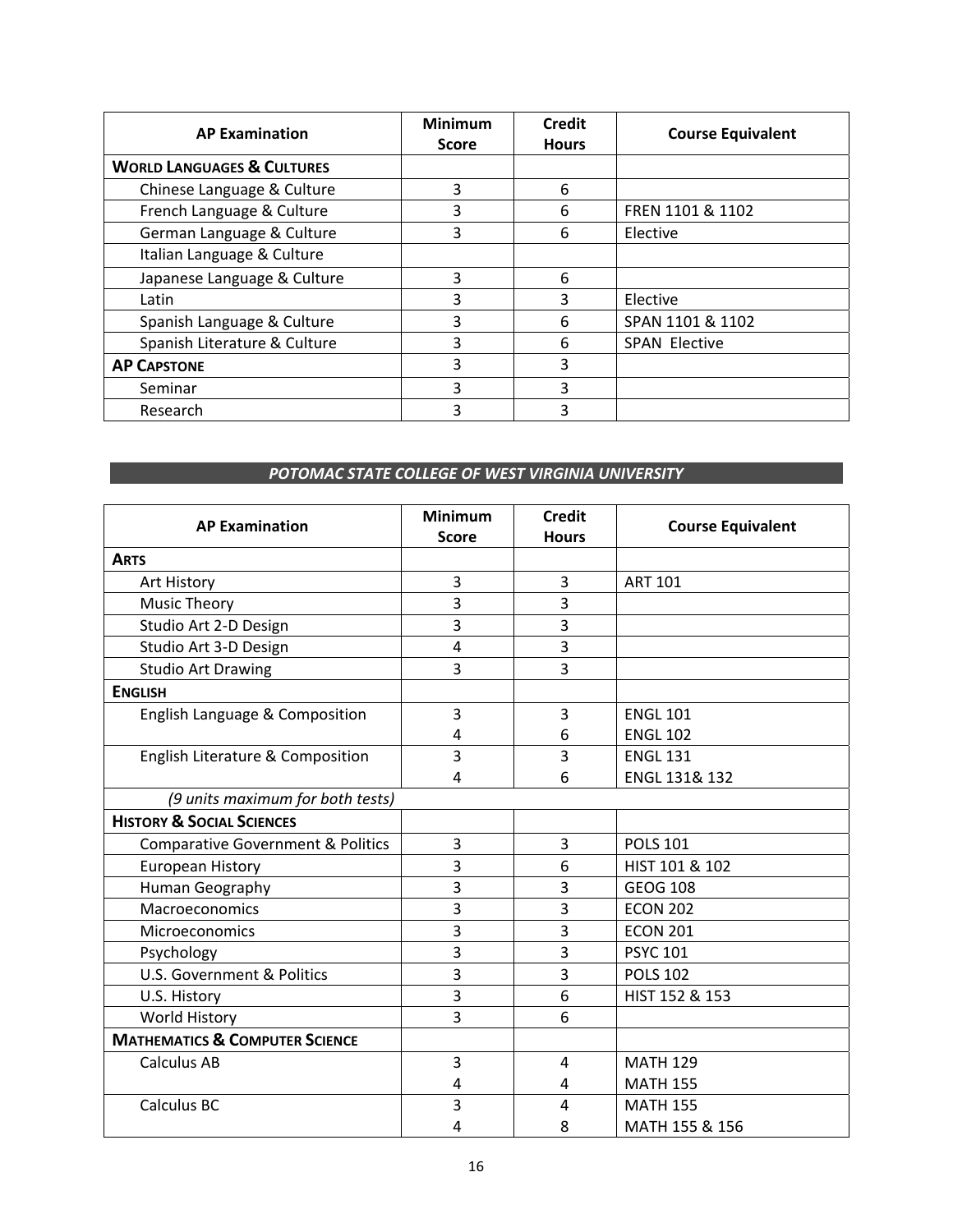| <b>AP Examination</b>                 | <b>Minimum</b> | <b>Credit</b>  | <b>Course Equivalent</b> |
|---------------------------------------|----------------|----------------|--------------------------|
|                                       | <b>Score</b>   | <b>Hours</b>   |                          |
| Computer Science A                    | 3              | 3              | Non-specific CS          |
| <b>Statistics</b>                     | 3              | 3              | <b>STAT 211</b>          |
| <b>SCIENCE</b>                        |                |                |                          |
| Biology                               | 3              | 8              | BIOL 101, 102, 103, 104  |
|                                       | 4              | 4              | <b>BIOL 115</b>          |
| Chemistry                             | 3              | 8              | CHEM 115 & 116           |
| <b>Environmental Science</b>          | 3              | $\overline{4}$ |                          |
| Physics 1                             | 3              | 3              |                          |
| Physics 2                             | 3              | 3              |                          |
| Physics C: Electricity & Magnetism    | 3              | $\overline{4}$ | <b>PHYS 112</b>          |
| Physics C: Mechanics                  | 3              | $\overline{a}$ | <b>PHYS 111</b>          |
| <b>WORLD LANGUAGES &amp; CULTURES</b> |                |                |                          |
| Chinese Language & Culture            | 3              | 6              |                          |
| French Language & Culture             | 3              | 6              | FRCH 301 & 302           |
| German Language & Culture             | 3              | 6              |                          |
| Italian Language & Culture            |                |                |                          |
| Japanese Language & Culture           | 3              | 6              |                          |
| Latin                                 | 3              | 3              |                          |
| Spanish Language & Culture            | 3              | 6              |                          |
| Spanish Literature & Culture          | 3              | 6              | SPAN 301 & 302           |
| <b>AP CAPSTONE</b>                    | 3              | 3              |                          |
| Seminar                               | 3              | 3              |                          |
| Research                              | 3              | 3              |                          |

## *SHEPHERD UNIVERSITY*

| <b>AP Examination</b>                                                                       | <b>Minimum</b><br><b>Score</b> | <b>Credit</b><br><b>Hours</b> | <b>Course Equivalent</b> |  |
|---------------------------------------------------------------------------------------------|--------------------------------|-------------------------------|--------------------------|--|
| <b>ARTS</b>                                                                                 |                                |                               |                          |  |
| Art History                                                                                 | 3                              | 3                             | ART 103 (2 hr)           |  |
|                                                                                             |                                |                               | Free Elective (1 hr)     |  |
|                                                                                             | 4                              | 3                             | ART 203 (Majors)         |  |
| <b>Music Theory</b>                                                                         | 3                              | 3                             | MUSC 111 (2 hr)          |  |
|                                                                                             |                                |                               | Free elective (1 hr)     |  |
| Studio Art 2-D Design                                                                       | 3                              | 3                             |                          |  |
| Studio Art 3-D Design                                                                       | 4                              | 3                             | ART 204 (Majors)         |  |
| <b>Studio Art Drawing</b>                                                                   | 3                              | 3                             |                          |  |
| <b>ENGLISH</b>                                                                              |                                |                               |                          |  |
| English Language & Composition                                                              | 3                              | 3                             | <b>ENGL 101</b>          |  |
| English Literature & Composition                                                            | 3                              | ς                             | <b>ENGL 102</b>          |  |
| (9 units maximum for both tests with 3 units each in literature, language, and composition) |                                |                               |                          |  |
| <b>HISTORY &amp; SOCIAL SCIENCES</b>                                                        |                                |                               |                          |  |
| <b>Comparative Government &amp; Politics</b>                                                | 3                              | 3                             |                          |  |
| <b>European History</b>                                                                     | 3                              | 6                             | HIST 102-103             |  |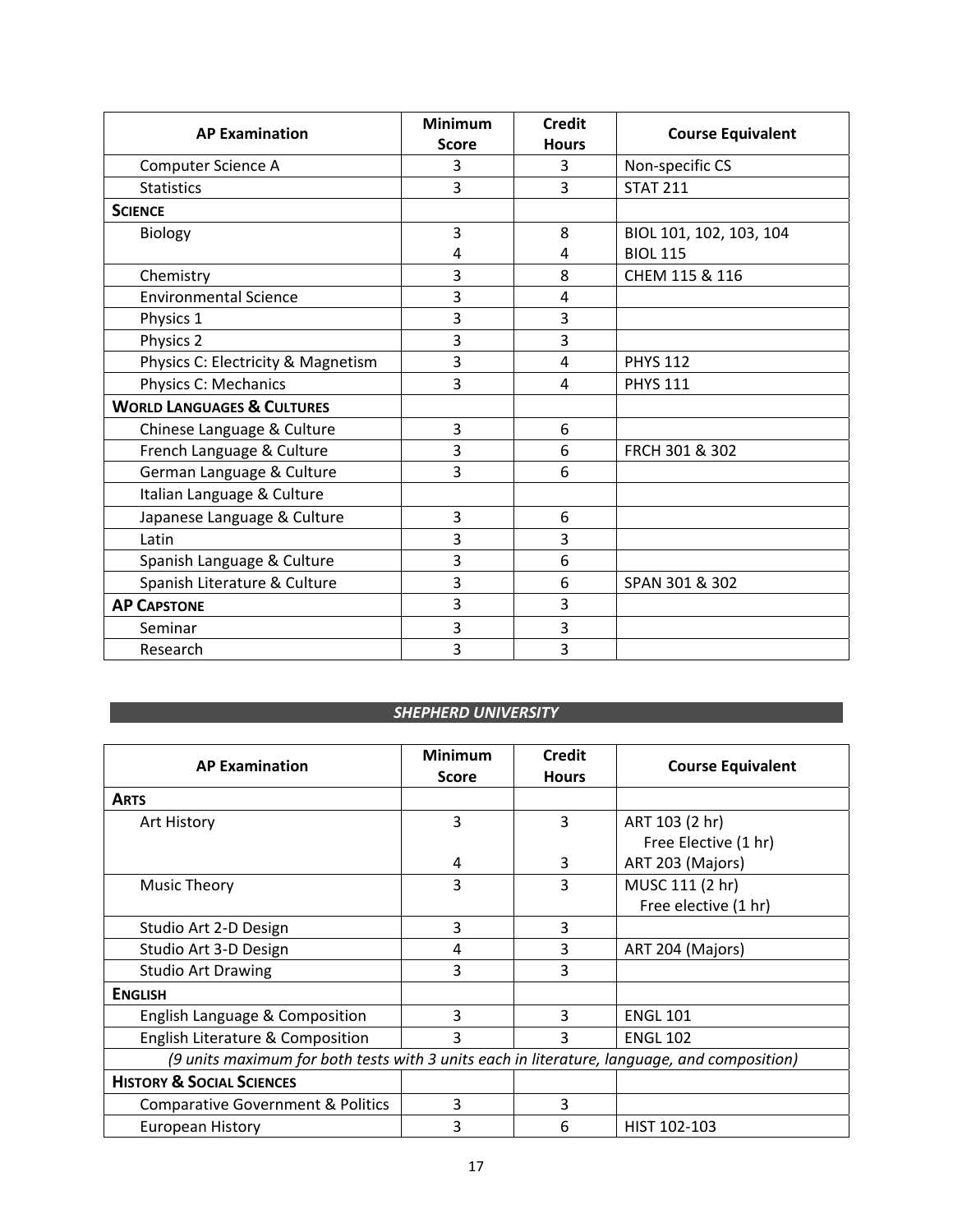| <b>AP Examination</b>                     | <b>Minimum</b> | <b>Credit</b>           |                          |
|-------------------------------------------|----------------|-------------------------|--------------------------|
|                                           | <b>Score</b>   | <b>Hours</b>            | <b>Course Equivalent</b> |
| Human Geography                           | 3              | 3                       | <b>GEOG 100</b>          |
| Macroeconomics                            | 3              | $\overline{3}$          | <b>ECON 206</b>          |
| Microeconomics                            | 3              | 3                       | <b>ECON 205</b>          |
| Psychology                                | 3              | 3                       | <b>PSYC 203</b>          |
| U.S. Government & Politics                | 3              | 3                       | <b>PSCI 101</b>          |
| U.S. History                              | 3              | 6                       | HIST 201-202             |
| World History                             | 3              | 6                       | HIST 101-102             |
| <b>MATHEMATICS &amp; COMPUTER SCIENCE</b> |                |                         |                          |
| <b>Calculus AB</b>                        | 3              | $\overline{4}$          | <b>MATH 207</b>          |
| Calculus BC                               | 3              | 8                       | MATH 207-208             |
| Computer Science A                        | 3              | 3                       |                          |
| <b>Statistics</b>                         | $\overline{4}$ | 3                       | <b>MATH 314</b>          |
| <b>SCIENCE</b>                            |                |                         |                          |
| Biology                                   | $\mathsf 3$    | 8                       | BIOL 101-102             |
| Chemistry                                 | 3              | 8                       | CHEM 207-207L            |
|                                           |                |                         | CHEM 209-209L            |
| <b>Environmental Science</b>              | 3              | 4                       |                          |
| Physics 1                                 | 3              | $\overline{4}$          | PHYS 201 & 201L          |
| Physics 2                                 | 3              | $\overline{4}$          | PHYS 202 & 202L          |
| Physics C: Electricity & Magnetism        | 3              | $\overline{\mathbf{4}}$ |                          |
| Physics C: Mechanics                      | 3              | $\overline{4}$          | PHYS 221 & 221L          |
| <b>WORLD LANGUAGES &amp; CULTURES</b>     |                |                         |                          |
| Chinese Language & Culture                | 3              | 6                       |                          |
| French Language & Culture                 | 3/4            | 3                       | <b>FREN 101</b>          |
|                                           | 5              | 6                       | FREN 101-102             |
| German Language & Culture                 | 3/4            | 3                       | <b>GERM 101</b>          |
|                                           | 5              | 6                       | GERM 101-102             |
| Italian Language & Culture                |                |                         |                          |
| Japanese Language & Culture               | 3              | 6                       |                          |
| Latin                                     | 3              | 3                       |                          |
| Spanish Language & Culture                | 3/4            | 3                       | <b>SPAN 101</b>          |
|                                           | 5              | 6                       | SPAN 101-102             |
| Spanish Literature & Culture              | 3              | 6                       |                          |
| <b>AP CAPSTONE</b>                        | 3              | 3                       |                          |
| Seminar                                   | 3              | 3                       |                          |
| Research                                  | 3              | 3                       |                          |

#### *SOUTHERN WEST VIRGINIA COMMUNITY AND TECHNICAL COLLEGE*

| <b>AP Examination</b> | <b>Minimum</b><br><b>Score</b> | <b>Credit</b><br><b>Hours</b> | <b>Course Equivalent</b> |
|-----------------------|--------------------------------|-------------------------------|--------------------------|
| <b>ARTS</b>           |                                |                               |                          |
| Art History           |                                |                               | AR 112                   |
| Music Theory          |                                |                               | MU 203                   |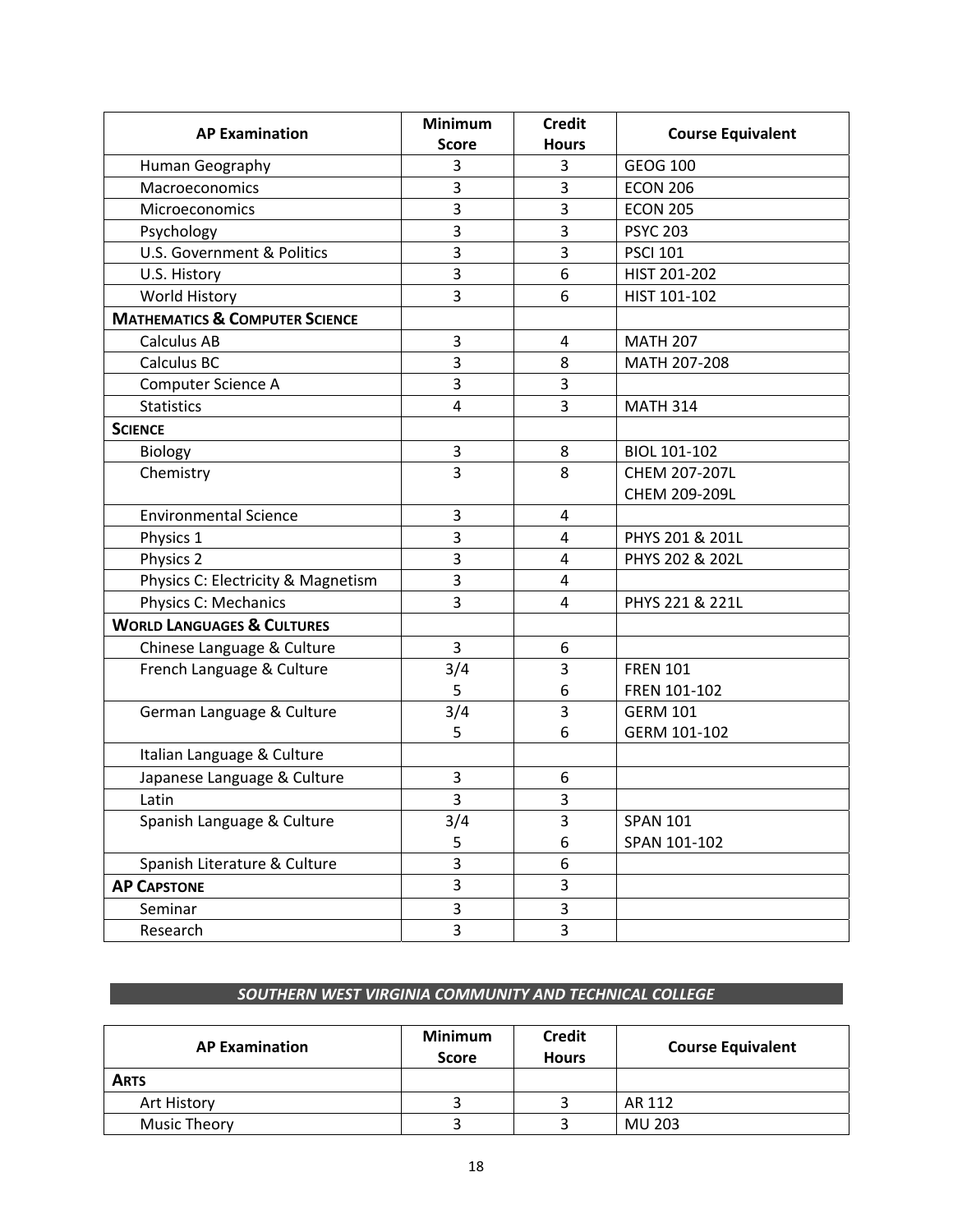| <b>AP Examination</b>                        | <b>Minimum</b>               | <b>Credit</b>           |                          |
|----------------------------------------------|------------------------------|-------------------------|--------------------------|
|                                              | <b>Hours</b><br><b>Score</b> |                         | <b>Course Equivalent</b> |
| Studio Art 2-D Design                        | 3                            | 3                       | AR 275                   |
| Studio Art 3-D Design                        | 3                            | 3                       | AR 275                   |
| <b>Studio Art Drawing</b>                    | 3                            | 3                       | AR 217                   |
| <b>ENGLISH</b>                               |                              |                         |                          |
| English Language & Composition               | 3                            | 3                       | <b>EN 101</b>            |
| English Literature & Composition             | 3                            | 3                       | <b>EN 102</b>            |
| (9 units maximum for both tests)             |                              |                         |                          |
| <b>HISTORY &amp; SOCIAL SCIENCES</b>         |                              |                         |                          |
| <b>Comparative Government &amp; Politics</b> | 3                            | 3                       | <b>PS 275</b>            |
| <b>European History</b>                      | 3                            | 6                       | <b>HS 275</b>            |
| Human Geography                              | 3                            | 3                       | <b>GE 275</b>            |
| Macroeconomics                               | 3                            | 3                       | <b>EC 241</b>            |
| Microeconomics                               | 3                            | $\overline{\mathbf{3}}$ | <b>EC 242</b>            |
| Psychology                                   | 3                            | 3                       | PY 201                   |
| U.S. Government & Politics                   | 3                            | 3                       | PS 201                   |
| U.S. History                                 | 3                            | 6                       | HS 230 & 231             |
| World History                                | 3                            | 6                       | HS 104 & 105             |
| <b>MATHEMATICS &amp; COMPUTER SCIENCE</b>    |                              |                         |                          |
| Calculus AB                                  | 3                            | 5                       | MT 229                   |
| Calculus BC                                  | 3                            | 9                       | MT 229 & 230             |
| Computer Science A                           | 3                            | 3                       | <b>CS 102</b>            |
| <b>Statistics</b>                            | 3                            | 3                       | MT 225                   |
| <b>SCIENCE</b>                               |                              |                         |                          |
| Biology                                      | 3                            | 8                       | BS101 & 102              |
| Chemistry                                    | 3                            | 8                       | CH 213 & 214             |
| <b>Environmental Science</b>                 | 3                            | 3                       |                          |
| Physics 1                                    | 3                            | $\overline{4}$          | PH 210                   |
| Physics 2                                    | 3                            | $\overline{4}$          | PH 212                   |
| Physics C: Electricity & Magnetism           | 3                            | 4                       | <b>PH 222</b>            |
| <b>Physics C: Mechanics</b>                  | 3                            | $\overline{4}$          | <b>PH 220</b>            |
| <b>WORLD LANGUAGES &amp; CULTURES</b>        |                              |                         |                          |
| Chinese Language & Culture                   | 3                            | 6                       | <b>HU 275</b>            |
| French Language & Culture                    | 3                            | 6                       | <b>HU 275</b>            |
| German Language & Culture                    | 3                            | 6                       | <b>HU 275</b>            |
| Italian Language & Culture                   |                              |                         | <b>HU 275</b>            |
| Japanese Language & Culture                  | 3                            | 6                       | <b>HU 275</b>            |
| Latin                                        | 3                            | 3                       | <b>HU 275</b>            |
| Spanish Language & Culture                   | 3                            | 6                       | <b>HU 275</b>            |
| Spanish Literature & Culture                 | 3                            | 6                       | <b>HU 275</b>            |
| <b>AP CAPSTONE</b>                           | 3                            | 3                       |                          |
| Seminar                                      | 3                            | 3                       |                          |
| Research                                     | 3                            | 3                       |                          |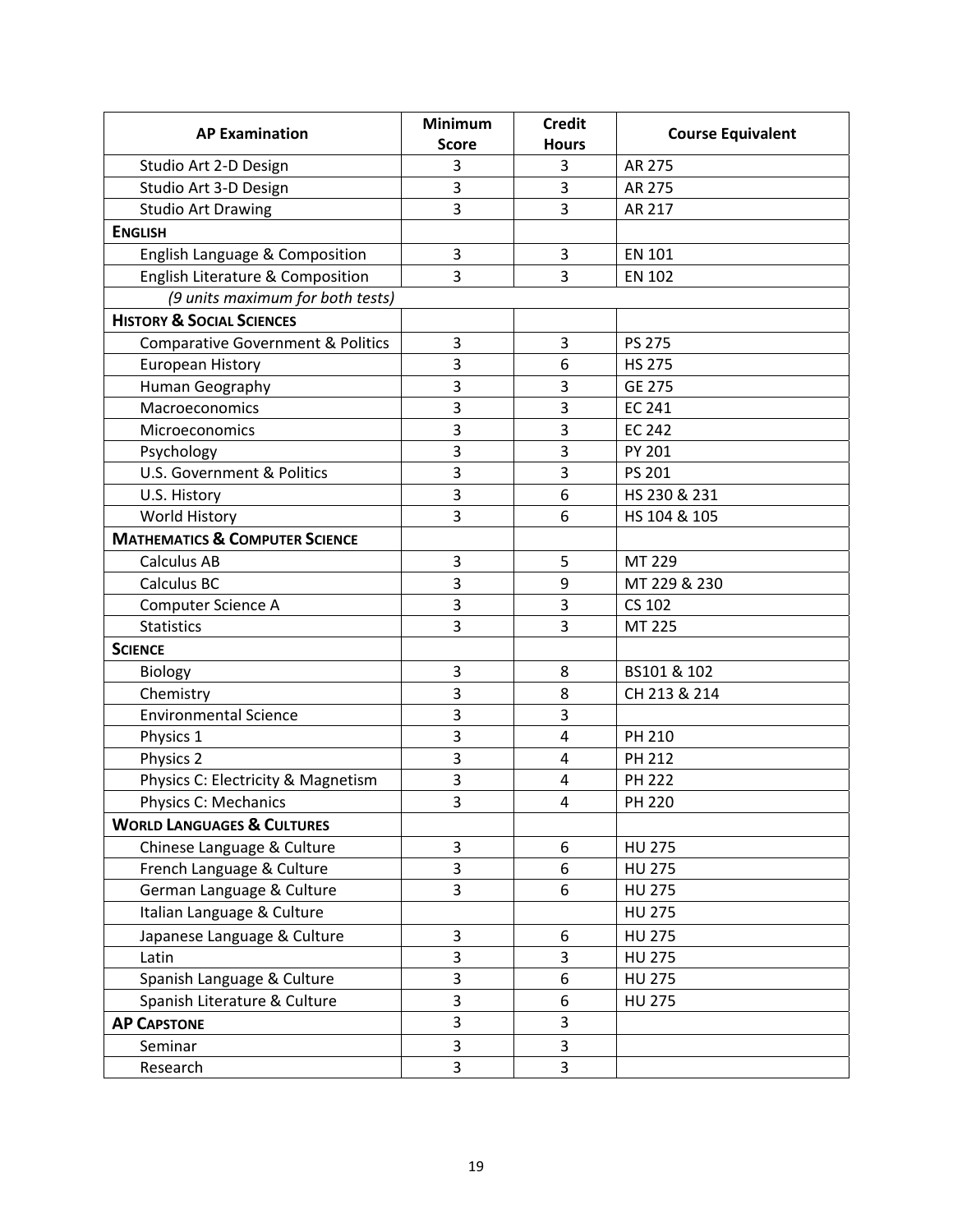#### *WEST LIBERTY UNIVERSITY*

| <b>AP Examination</b>                                                                               | <b>Minimum</b><br><b>Score</b> | <b>Credit</b><br><b>Hours</b> | <b>Course Equivalent</b>           |
|-----------------------------------------------------------------------------------------------------|--------------------------------|-------------------------------|------------------------------------|
| <b>ARTS</b>                                                                                         |                                |                               |                                    |
| Art History                                                                                         | 3                              | 3                             | <b>ART 340</b>                     |
| <b>Music Theory</b>                                                                                 | 3                              | 3                             | MUS 103 & 113                      |
| Studio Art 2-D Design                                                                               | 3                              | 3                             | <b>ART 110</b>                     |
| Studio Art 3-D Design                                                                               | 3                              | 3                             | <b>ART Elective</b>                |
| <b>Studio Art Drawing</b>                                                                           | 3                              | 3                             | <b>ART 104</b>                     |
| <b>ENGLISH</b>                                                                                      |                                |                               |                                    |
| English Language & Composition                                                                      | 3                              | $\mathbf{3}$                  | *ENGL 101                          |
| English Literature & Composition                                                                    | 3                              | 3                             | *General Education Literature      |
| (9 units maximum for both tests) * If the score is 4 or 5 another 3 hours will be awarded as either |                                |                               |                                    |
| General Elective credit or as Humanities Electives in the AB Liberal Arts General Studies           |                                |                               |                                    |
| <b>HISTORY &amp; SOCIAL SCIENCES</b>                                                                |                                |                               |                                    |
| <b>Comparative Government &amp; Politics</b>                                                        | 3                              | 3                             | <b>POLS 304</b>                    |
| <b>European History</b>                                                                             | 3                              | 6                             | HIST 104 & HIST Elective           |
| Human Geography                                                                                     | 3                              | 3                             | GEO 205 or 206                     |
| Macroeconomics                                                                                      | 3                              | 3                             | ECON 203 or 104                    |
| Microeconomics                                                                                      | 3                              | 3                             | ECON 103 or 104                    |
| Psychology                                                                                          | 3                              | 3                             | <b>PSYC 101</b>                    |
| U.S. Government & Politics                                                                          | 3                              | 3                             | <b>POLS 201</b>                    |
| U.S. History                                                                                        | 3                              | 6                             | HIST 210 & 211                     |
| World History                                                                                       | 3                              | 6                             | HIST 103 & 104                     |
| <b>MATHEMATICS &amp; COMPUTER SCIENCE</b>                                                           |                                |                               |                                    |
| Calculus AB                                                                                         | 3                              | 4                             | <b>MATH 210</b>                    |
| Calculus BC                                                                                         | $\overline{3}$                 | 9                             | MATH 210 & 311                     |
| Computer Science A                                                                                  | 3                              | $\overline{\mathbf{4}}$       | CIS 270 & 271                      |
| <b>Statistics</b>                                                                                   | 3                              | 3                             | <b>MATH 160</b>                    |
| <b>SCIENCE</b>                                                                                      |                                |                               |                                    |
| Biology                                                                                             | $\overline{3}$                 | 8                             | BIO 105-106 or BIO 124-125         |
|                                                                                                     |                                |                               | and BIO Elective                   |
| Chemistry                                                                                           | 3                              | 8                             | CHEM 110, 111, 112, & 113          |
| <b>Environmental Science</b>                                                                        | 3                              | 4                             | <b>** PHYS SCI General Studies</b> |
| **Not applicable for Elementary Education majors.                                                   |                                |                               |                                    |
| Physics 1                                                                                           | 3                              | 3                             | PHYS 101 & 110                     |
| Physics 2                                                                                           | 3                              | 3                             | PHYS 102 & 111                     |
| Physics C: Electricity & Magnetism                                                                  | 3                              | 4                             | PHYS 102 & 111                     |
| Physics C: Mechanics                                                                                | 3                              | $\overline{\mathbf{4}}$       | PHYS 101 & 110                     |
| <b>WORLD LANGUAGES &amp; CULTURES</b>                                                               |                                |                               |                                    |
| Chinese Language & Culture                                                                          | 3                              | 6                             |                                    |
| French Language & Culture                                                                           | 3                              | 6                             | FREN 101 & 102                     |
| German Language & Culture                                                                           | 3                              | 6                             |                                    |
| Italian Language & Culture                                                                          |                                |                               |                                    |
| Japanese Language & Culture                                                                         | 3                              | 6                             |                                    |
| Latin                                                                                               | 3                              | 3                             | <b>General Elective</b>            |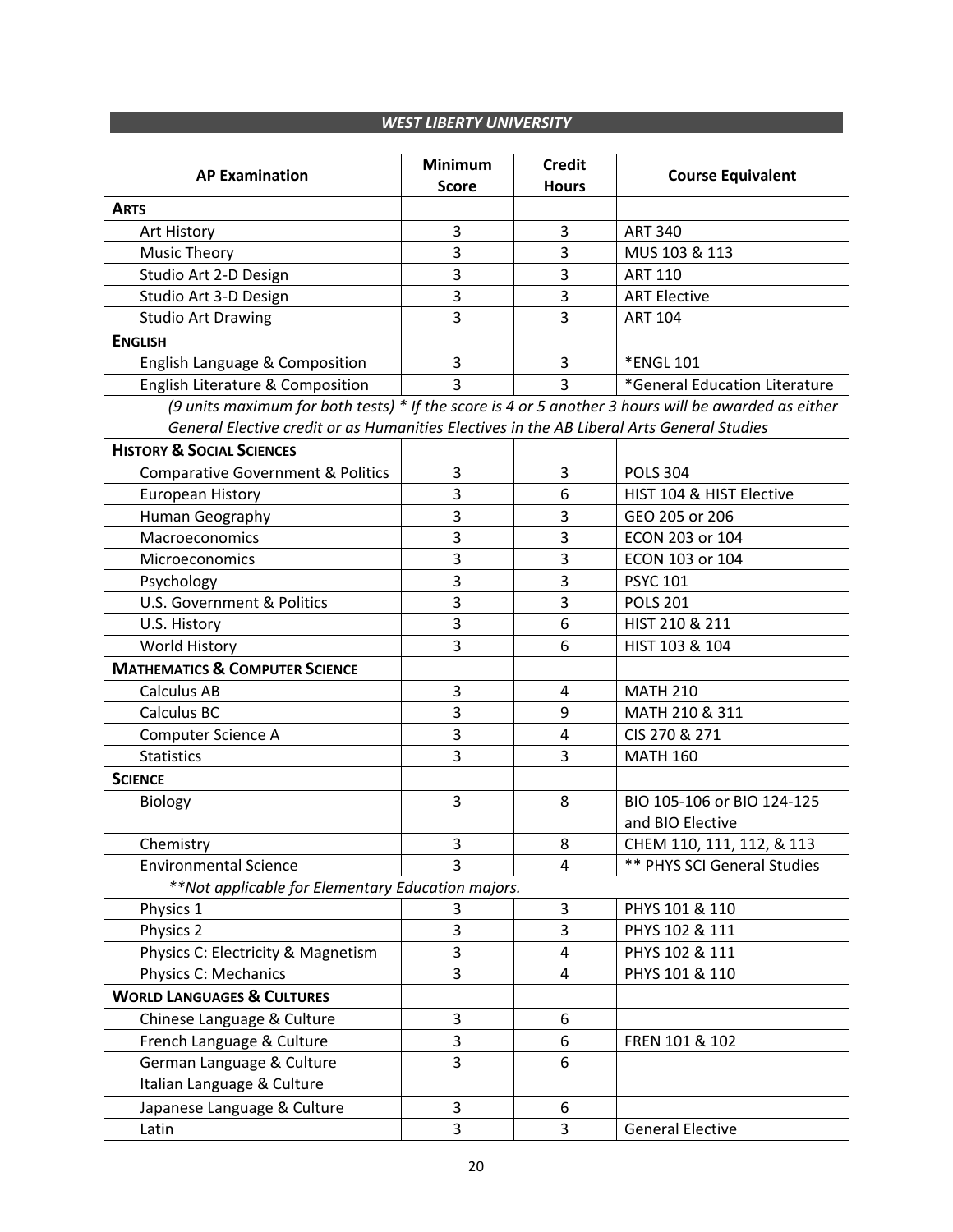| <b>AP Examination</b>        | <b>Minimum</b><br><b>Score</b> | <b>Credit</b><br><b>Hours</b> | <b>Course Equivalent</b> |
|------------------------------|--------------------------------|-------------------------------|--------------------------|
| Spanish Language & Culture   |                                | b                             | SPAN 101 & 102           |
| Spanish Literature & Culture |                                | 6                             | SPAN 331 & 332           |
| <b>AP CAPSTONE</b>           |                                |                               |                          |
| Seminar                      |                                |                               |                          |
| Research                     |                                |                               |                          |

#### *WEST VIRGINIA NORTHERN COMMUNITY COLLEGE*

| <b>AP Examination</b>                        | <b>Minimum</b><br><b>Score</b> | <b>Credit</b><br><b>Hours</b> | <b>Course Equivalent</b> |
|----------------------------------------------|--------------------------------|-------------------------------|--------------------------|
| <b>ARTS</b>                                  |                                |                               |                          |
| Art History                                  | 3                              | 3                             | <b>ART 150</b>           |
| <b>Music Theory</b>                          | $\overline{3}$                 | 3                             |                          |
| Studio Art 2-D Design                        | $\overline{3}$                 | 3                             |                          |
| Studio Art 3-D Design                        | $\overline{3}$                 | 3                             |                          |
| <b>Studio Art Drawing</b>                    | $\overline{3}$                 | $\overline{3}$                |                          |
| <b>ENGLISH</b>                               |                                |                               |                          |
| English Language & Composition               | $\overline{3}$                 | 3                             | <b>ENG 102</b>           |
| English Literature & Composition             | $\overline{3}$                 | 3                             | <b>ENG 101</b>           |
| (9 units maximum for both tests)             |                                |                               |                          |
| <b>HISTORY &amp; SOCIAL SCIENCES</b>         |                                |                               |                          |
| <b>Comparative Government &amp; Politics</b> | $\mathbf{3}$                   | $\mathsf 3$                   |                          |
| <b>European History</b>                      | 3                              | $6\,$                         |                          |
| Human Geography                              | 3                              | 3                             | <b>GEOG 205</b>          |
| Macroeconomics                               | 3                              | 3                             | <b>ECON 104</b>          |
| Microeconomics                               | $\overline{3}$                 | 3                             | <b>ECON 105</b>          |
| Psychology                                   | 3                              | 3                             | <b>PSYC 105</b>          |
| U.S. Government & Politics                   | $\overline{3}$                 | $\overline{\mathbf{3}}$       | <b>POLS 102</b>          |
| U.S. History                                 | 3                              | 6                             | HIST 110/111             |
| World History                                | $\overline{3}$                 | 6                             | HIST 100/101             |
| <b>MATHEMATICS &amp; COMPUTER SCIENCE</b>    |                                |                               |                          |
| <b>Calculus AB</b>                           | 3                              | $\overline{4}$                | <b>MATH 279</b>          |
| <b>Calculus BC</b>                           | 3                              | 4                             |                          |
| <b>Computer Science A</b>                    | 3                              | $\mathsf 3$                   |                          |
| <b>Statistics</b>                            | 3                              | 3                             |                          |
| <b>SCIENCE</b>                               |                                |                               |                          |
| Biology                                      | 3                              | 8                             | BIO 110/BIO Elective     |
| Chemistry                                    | 3                              | 8                             | CHEM 108/109             |
| <b>Environmental Science</b>                 | $\overline{3}$                 | $\sqrt{4}$                    |                          |
| Physics 1                                    | 3                              | 3                             |                          |
| Physics 2                                    | 3                              | 3                             |                          |
| Physics C: Electricity & Magnetism           | 3                              | $\overline{4}$                |                          |
| <b>Physics C: Mechanics</b>                  | 3                              | $\overline{4}$                |                          |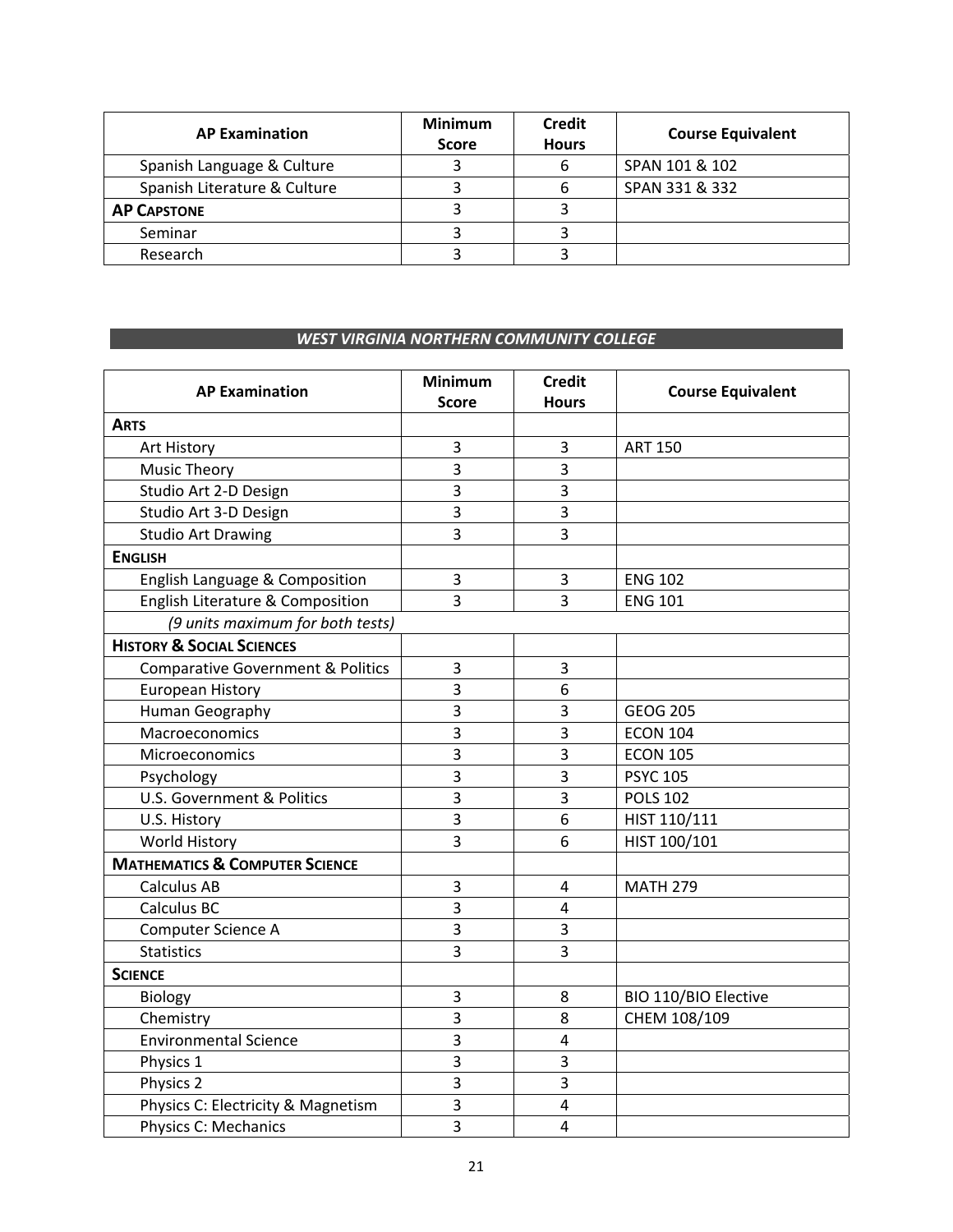| <b>AP Examination</b>                 | <b>Minimum</b><br><b>Score</b> | <b>Credit</b><br><b>Hours</b> | <b>Course Equivalent</b> |
|---------------------------------------|--------------------------------|-------------------------------|--------------------------|
| <b>WORLD LANGUAGES &amp; CULTURES</b> |                                |                               |                          |
| Chinese Language & Culture            | 3                              | 6                             |                          |
| French Language & Culture             | 3                              | 6                             |                          |
| German Language & Culture             | 3                              | 6                             |                          |
| Italian Language & Culture            |                                |                               |                          |
| Japanese Language & Culture           | 3                              | 6                             |                          |
| Latin                                 | 3                              | 3                             |                          |
| Spanish Language & Culture            | 3                              | 6                             |                          |
| Spanish Literature & Culture          | 3                              | 6                             |                          |
| <b>AP CAPSTONE</b>                    | 3                              | 3                             |                          |
| Seminar                               | 3                              | 3                             |                          |
| Research                              | 3                              | 3                             |                          |

### *WEST VIRGINIA STATE UNIVERSITY*

| <b>AP Examination</b>                        | <b>Minimum</b> | <b>Credit</b>           | <b>Course Equivalent</b> |
|----------------------------------------------|----------------|-------------------------|--------------------------|
|                                              | <b>Score</b>   | <b>Hours</b>            |                          |
| <b>ARTS</b>                                  |                |                         |                          |
| Art History                                  | 3              | 3                       | <b>ART 200</b>           |
| <b>Music Theory</b>                          | 3              | 3                       | <b>MUS 101</b>           |
| Studio Art 2-D Design                        | 3              | 3                       | <b>ART 213</b>           |
| Studio Art 3-D Design                        | 3              | 3                       | <b>ART 103</b>           |
| <b>Studio Art Drawing</b>                    | 3              | 3                       | <b>ART 102</b>           |
| <b>ENGLISH</b>                               |                |                         |                          |
| English Language & Composition               | 3              | 3                       | <b>ENGL 101</b>          |
| English Literature & Composition             | 3              | 3                       | <b>ENGL 150</b>          |
| (9 units maximum for both tests)             |                |                         |                          |
| <b>HISTORY &amp; SOCIAL SCIENCES</b>         |                |                         |                          |
| <b>Comparative Government &amp; Politics</b> | 3              | 3                       | <b>POSC Elective</b>     |
| European History                             | 3              | 6                       | <b>HIST Elective</b>     |
| Human Geography                              | 3              | 3                       | <b>GEOG 201</b>          |
| Macroeconomics                               | 3              | 3                       | <b>ECON 201</b>          |
| Microeconomics                               | 3              | 3                       | <b>ECON 202</b>          |
| Psychology                                   | 3              | 3                       | <b>PSYC 151</b>          |
| U.S. Government & Politics                   | 3              | 3                       | <b>POSC 101</b>          |
| U.S. History                                 | 3              | 6                       | HIST 207 & 208           |
| World History                                | 3              | 6                       | HIST 201 & 202           |
| <b>MATHEMATICS &amp; COMPUTER SCIENCE</b>    |                |                         |                          |
| <b>Calculus AB</b>                           | 3              | $\overline{\mathbf{4}}$ | <b>MATH 206</b>          |
| Calculus BC                                  | 3              | 9                       | <b>MATH 207</b>          |
| Computer Science A                           | 3              | 3                       | CS 106                   |
| <b>Statistics</b>                            | 3              | 3                       | PSYC 200 or BA 203       |
| <b>SCIENCE</b>                               |                |                         |                          |
| Biology                                      | 3              | 8                       | BIO 101-102              |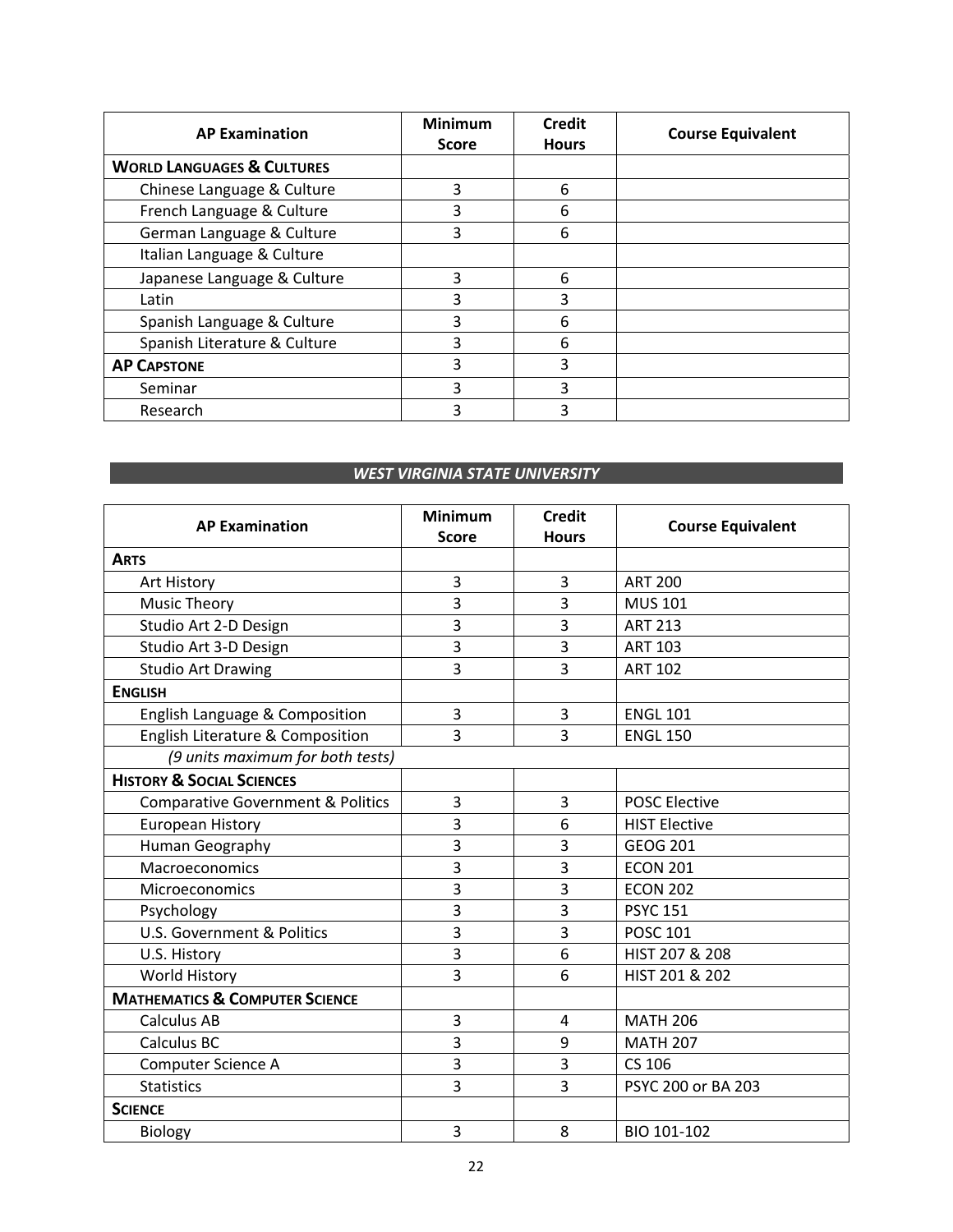| <b>AP Examination</b>                                                                    | <b>Minimum</b> | <b>Credit</b>  | <b>Course Equivalent</b> |
|------------------------------------------------------------------------------------------|----------------|----------------|--------------------------|
|                                                                                          | <b>Score</b>   | <b>Hours</b>   |                          |
| Chemistry                                                                                | ੨              | 3              | <b>CHEM 105</b>          |
|                                                                                          | 4              | 5              | CHEM 105, 107            |
|                                                                                          | 5              | 10             | CHEM 105, 106, 107, 108  |
| <b>Environmental Science</b>                                                             | 3              | 3              | <b>BIOL 108</b>          |
| Physics 1                                                                                | 3              | 3              |                          |
| Physics 2                                                                                | 3              | 3              |                          |
| Physics C: Electricity & Magnetism                                                       | 3              | 4              | <b>PHYS 232</b>          |
| Students receiving AP credit for this course must enroll in PHYS 204 to complete the lab |                |                |                          |
| component of the course.                                                                 |                |                |                          |
| Physics C: Mechanics                                                                     | 3              | $\overline{4}$ | <b>PHYS 231</b>          |
| Students receiving AP credit for this course must enroll in PHYS 203 to complete the lab |                |                |                          |
| component of the course.                                                                 |                |                |                          |
| <b>WORLD LANGUAGES &amp; CULTURES</b>                                                    |                |                |                          |
| Chinese Language & Culture                                                               | 3              | 6              |                          |
| French Language & Culture                                                                | 3              | 6              | FREN 203-204             |
| German Language & Culture                                                                | 3              | 6              | GER 203-204              |
| Italian Language & Culture                                                               |                |                |                          |
| Japanese Language & Culture                                                              | 3              | 6              |                          |
| Latin                                                                                    | 3              | 3              | Elective                 |
| Spanish Language & Culture                                                               | 3              | 6              | SPAN 203-204             |
| Spanish Literature & Culture                                                             | 3              | 6              | <b>SPAN Elective</b>     |
| <b>AP CAPSTONE</b>                                                                       | 3              | 3              |                          |
| Seminar                                                                                  | 3              | 3              |                          |
| Research                                                                                 | 3              | 3              |                          |

#### *WEST VIRGINIA UNIVERSITY*

| <b>AP Examination</b>                        | <b>Minimum</b><br><b>Score</b> | <b>Credit</b><br><b>Hours</b> | <b>Course Equivalent</b> |
|----------------------------------------------|--------------------------------|-------------------------------|--------------------------|
| <b>ARTS</b>                                  |                                |                               |                          |
| Art History                                  | 3                              | 3                             | <b>ARHS 101</b>          |
| <b>Music Theory</b>                          | 3                              | <b>VARIES</b>                 | TBD                      |
| Studio Art 2-D Design                        | 3/4                            | 3                             | Open Credit Art          |
|                                              | 5                              | 3                             | <b>ART 121</b>           |
| Studio Art 3-D Design                        | 3                              | 3                             | <b>ART 122</b>           |
| <b>Studio Art Drawing</b>                    | 3                              | 3                             | <b>ART 111</b>           |
| <b>ENGLISH</b>                               |                                |                               |                          |
| English Language & Composition               | 3                              | 3                             | <b>ENGL 101</b>          |
|                                              | 3                              | 3                             | <b>ENGL 101-102</b>      |
| English Literature & Composition             | 3                              | 3                             | <b>ENGL 131</b>          |
|                                              | 4                              | 6                             | ENGL 131-132             |
| (9 units maximum for both tests)             |                                |                               |                          |
| <b>HISTORY &amp; SOCIAL SCIENCES</b>         |                                |                               |                          |
| <b>Comparative Government &amp; Politics</b> | 3                              | 3                             | <b>POLS 101</b>          |
| <b>European History</b>                      | 3                              | 6                             | HIST 101-102             |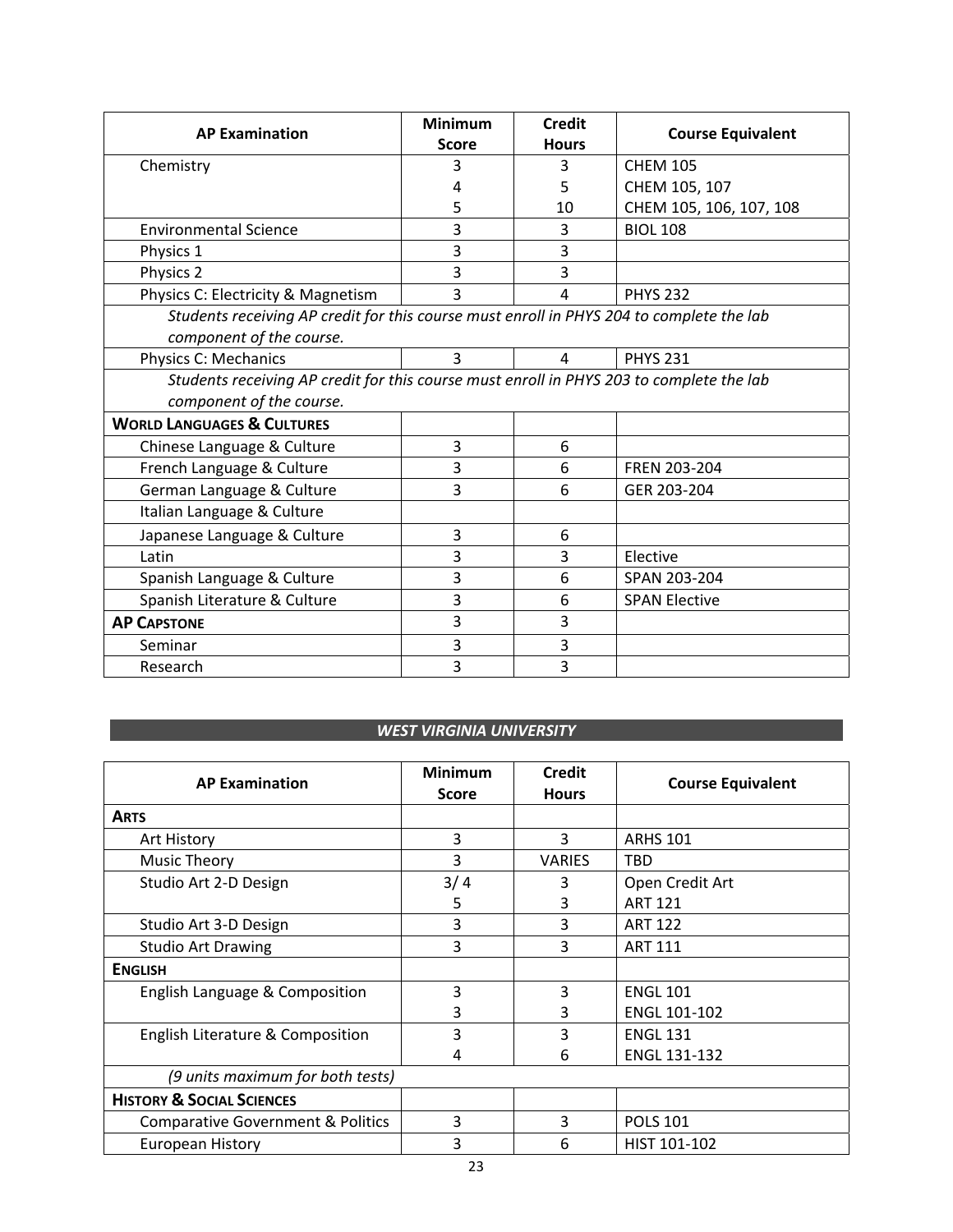|                                           | <b>Minimum</b>          | <b>Credit</b>  |                              |
|-------------------------------------------|-------------------------|----------------|------------------------------|
| <b>AP Examination</b>                     | <b>Score</b>            | <b>Hours</b>   | <b>Course Equivalent</b>     |
| Human Geography                           | 3                       | $\mathbf{3}$   | <b>GEOG 108</b>              |
| Macroeconomics                            | 3                       | 3              | <b>ECON 202</b>              |
| Microeconomics                            | 3                       | 3              | <b>ECON 201</b>              |
| Psychology                                | $\overline{3}$          | $\overline{3}$ | <b>PSYCH 101</b>             |
| <b>U.S. Government &amp; Politics</b>     | 3                       | 3              | <b>POLS 102</b>              |
| U.S. History                              | $\overline{3}$          | 6              | HIST 152-153                 |
| World History                             | $\overline{3}$          | 6              | HIST 179-180                 |
| <b>MATHEMATICS &amp; COMPUTER SCIENCE</b> |                         |                |                              |
| <b>Calculus AB</b>                        | $\overline{3}$          | 4              | <b>MATH 129</b>              |
|                                           | $\overline{\mathbf{4}}$ | $\overline{4}$ | <b>MATH 155</b>              |
| Calculus BC                               | 3                       | $\overline{4}$ | <b>MATH 155</b>              |
|                                           | 4                       | 8              | MATH 155 & 156               |
| Computer Science A                        | $\overline{3}$          | 3              | Open Credit                  |
| <b>Statistics</b>                         | $\overline{3}$          | $\overline{3}$ | <b>STAT 211</b>              |
| <b>SCIENCE</b>                            |                         |                |                              |
| Biology                                   | 3                       | 8              | BIOL 101, 102, 103, 104      |
| Chemistry                                 | 3                       | 8              | CHEM 115, 116                |
| <b>Environmental Science</b>              | 3                       | 4              | GEOL 110, 111, GEOG 110, 111 |
| Physics 1                                 | 3                       | $\overline{4}$ | <b>PHYS 101</b>              |
| Physics 2                                 | $\overline{4}$          | 8              | PHYS 101, 102                |
| Physics C: Electricity & Magnetism        | 3                       | $\pmb{4}$      | *PHYS 112                    |
| <b>Physics C: Mechanics</b>               | 3                       | 4              | *PHYS 111                    |
| <b>WORLD LANGUAGES &amp; CULTURES</b>     |                         |                |                              |
| Chinese Language & Culture                | 3                       | 6              | CHIN 101, 102                |
| French Language & Culture                 | 3                       | 6              | FRCH 101, 102                |
| German Language & Culture                 | 3                       | 6              | GER 101, 102                 |
| Italian Language & Culture                | 3                       | 6              | <b>ITAL 101, 102</b>         |
| Japanese Language & Culture               | 3                       | 6              | JAPN 101, 102                |
| Latin                                     | 3                       | $\overline{3}$ | CLAS 101, 102                |
| Spanish Language & Culture                | 3                       | 6              | SPAN 101, 102                |
| Spanish Literature & Culture              | 3                       | 6              | SPAN 203, 204                |
| <b>AP CAPSTONE</b>                        | 3                       | 3              |                              |
| Seminar                                   | 3                       | 3              |                              |
| Research                                  | $\overline{3}$          | $\overline{3}$ |                              |

#### *WEST VIRGINIA UNIVERSITY INSTITUTE OF TECHNOLOGY*

| <b>AP Examination</b>     | <b>Minimum</b><br><b>Score</b> | <b>Credit</b><br><b>Hours</b> | <b>Course Equivalent</b> |
|---------------------------|--------------------------------|-------------------------------|--------------------------|
| <b>ARTS</b>               |                                |                               |                          |
| Art History               |                                |                               | <b>ARHS 101</b>          |
| <b>Music Theory</b>       |                                |                               | TBD                      |
| Studio Art 2-D Design     |                                |                               | <b>ARTS 213</b>          |
| Studio Art 3-D Design     |                                |                               | <b>ARTS 240</b>          |
| <b>Studio Art Drawing</b> |                                |                               | <b>ARTS 213</b>          |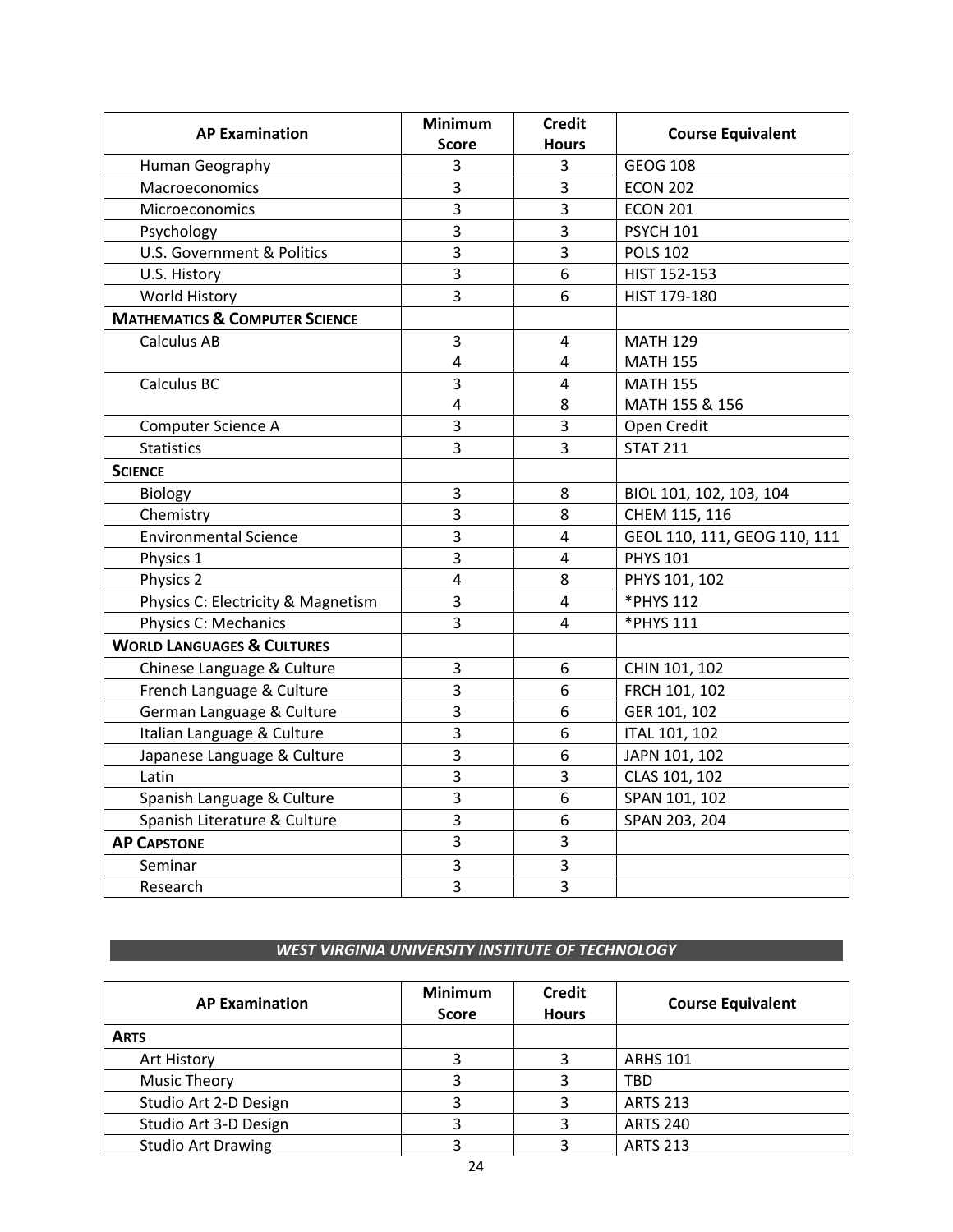| <b>AP Examination</b>                        | Minimum        | <b>Credit</b>  | <b>Course Equivalent</b>    |
|----------------------------------------------|----------------|----------------|-----------------------------|
|                                              | <b>Score</b>   | <b>Hours</b>   |                             |
| <b>ENGLISH</b>                               |                |                |                             |
| English Language & Composition               | 3              | 3              | <b>ENGL 101</b>             |
|                                              | $\overline{4}$ | 6              | ENGL 101 & 102              |
| English Literature & Composition             | 3              | 3              | <b>ENG 131</b>              |
| (9 units maximum for both tests)             |                |                |                             |
| <b>HISTORY &amp; SOCIAL SCIENCES</b>         |                |                |                             |
| <b>Comparative Government &amp; Politics</b> | 3              | 3              |                             |
| <b>European History</b>                      | 3              | 6              | HIST 179 & 180              |
| Human Geography                              | 3              | 3              |                             |
| Macroeconomics                               | 3              | 3              | <b>ECON 202</b>             |
| Microeconomics                               | 3              | 3              | <b>ECON 201</b>             |
| Psychology                                   | 3              | 3              | <b>PSYC 101</b>             |
| U.S. Government & Politics                   | 3              | 3              | <b>POLS 102</b>             |
| U.S. History                                 | 3              | 6              | HIST 152 & 153              |
| World History                                | 3              | 6              | HIST 179 & 180              |
| <b>MATHEMATICS &amp; COMPUTER SCIENCE</b>    |                |                |                             |
| <b>Calculus AB</b>                           | $\overline{a}$ | $\overline{4}$ | <b>MATH 155</b>             |
| <b>Calculus BC</b>                           | 3              | 4              | <b>MATH 155</b>             |
|                                              | $\overline{4}$ | 8              | MATH 155 & 156              |
| Computer Science A                           | 3              | 3              | <b>CS 112</b>               |
| <b>Statistics</b>                            | 3              | 3              | <b>STAT 211</b>             |
| <b>SCIENCE</b>                               |                |                |                             |
| Biology                                      | 3              | 8              | BIOL 111 & 112              |
| Chemistry                                    | 3              | 8              | CHEM 111 & 112 or 115 & 116 |
| <b>Environmental Science</b>                 | 3              | $\overline{4}$ | <b>Science Elective</b>     |
| Physics 1                                    | 3              | 4              | <b>PHYS 101</b>             |
| Physics 2                                    | 3              | $\overline{4}$ | <b>PHYS 102</b>             |
| Physics C: Electricity & Magnetism           | 3              | $\overline{4}$ | <b>PHYS 112</b>             |
| Physics C: Mechanics                         | 3              | 4              | <b>PHYS 111</b>             |
| <b>WORLD LANGUAGES &amp; CULTURES</b>        |                |                |                             |
| Chinese Language & Culture                   | 3              | 6              |                             |
| French Language & Culture                    | 3              | 6              |                             |
| German Language & Culture                    | 3              | 6              |                             |
| Italian Language & Culture                   |                |                |                             |
| Japanese Language & Culture                  | 3              | 6              |                             |
| Latin                                        | $\overline{3}$ | 3              |                             |
| Spanish Language & Culture                   | 3              | 6              | SPAN 101 & 102              |
| Spanish Literature & Culture                 | 3              | 6              | SPAN 203 & 204              |
| <b>AP CAPSTONE</b>                           | $\overline{3}$ | 3              |                             |
| Seminar                                      | 3              | 3              |                             |
| Research                                     | 3              | 3              |                             |
|                                              |                |                |                             |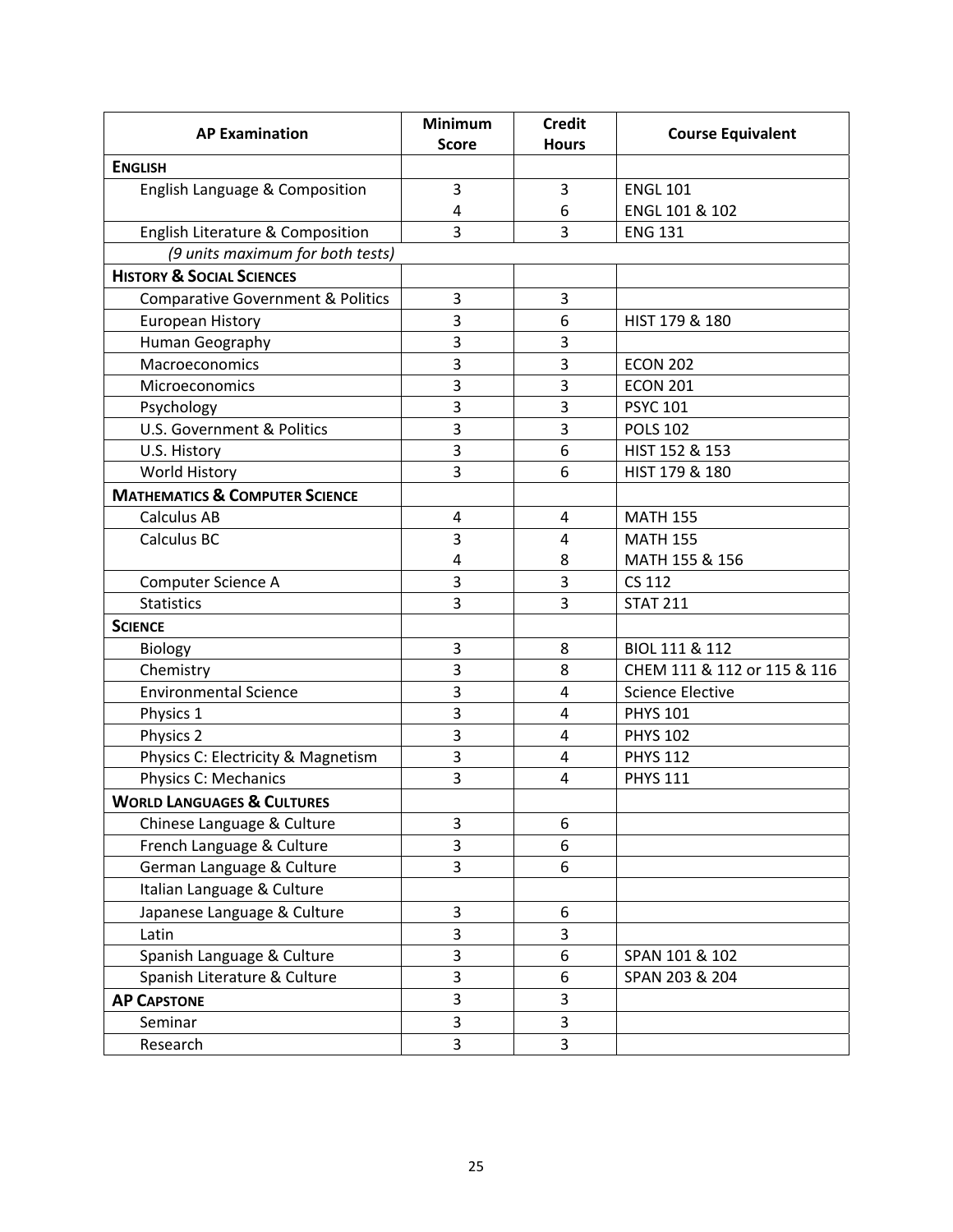#### *WEST VIRGINIA UNIVERSITY AT PARKERSBURG*

| <b>AP Examination</b>                        | <b>Minimum</b><br><b>Score</b> | <b>Credit</b><br><b>Hours</b> | <b>Course Equivalent</b>     |
|----------------------------------------------|--------------------------------|-------------------------------|------------------------------|
| <b>ARTS</b>                                  |                                |                               |                              |
| Art History                                  | 3                              | 3                             | <b>ART 105</b>               |
| <b>Music Theory</b>                          | 3                              | 3                             | Music 121                    |
| Studio Art 2-D Design                        | 3                              | 3                             | <b>ART 121</b>               |
| Studio Art 3-D Design                        | 3                              | 3                             | <b>ART 122</b>               |
| <b>Studio Art Drawing</b>                    | 3                              | 3                             | <b>ART 111</b>               |
| <b>ENGLISH</b>                               |                                |                               |                              |
| English Language & Composition               | 3                              | 3                             | English 101                  |
|                                              | 4                              | 6                             | English 101 & 102            |
| English Literature & Composition             | 3                              | 3                             | English 131                  |
|                                              | 4                              | 6                             | English 131 & 132            |
| (9 units maximum for both tests)             |                                |                               |                              |
| <b>HISTORY &amp; SOCIAL SCIENCES</b>         |                                |                               |                              |
| <b>Comparative Government &amp; Politics</b> | 3                              | 3                             | Political Science 101        |
| <b>European History</b>                      | 3                              | 6                             | History 101 & 102            |
| Human Geography                              | 3                              | 3                             | Geography 102                |
| Macroeconomics                               | 3                              | 3                             | Economics 202                |
| Microeconomics                               | 3                              | 3                             | Economics 201                |
| Psychology                                   | 3                              | 3                             | Psychology 101               |
| U.S. Government & Politics                   | 3                              | 3                             | <b>Political Science 102</b> |
| U.S. History                                 | 3                              | 6                             | History 152 & 153            |
| World History                                | 3                              | 6                             | History 101 & 102            |
| <b>MATHEMATICS &amp; COMPUTER SCIENCE</b>    |                                |                               |                              |
| <b>Calculus AB</b>                           | 3                              | 4                             | <b>MATH 126</b>              |
|                                              | 4                              | 8                             | MATH 126 & 155               |
| Calculus BC                                  | 3                              | 8                             | MATH 126 & 155               |
|                                              | 4                              | 8                             | MATH 155 & 156               |
| Computer Science A                           | 3                              | 3                             | <b>CS 121</b>                |
| <b>Statistics</b>                            | 3                              | 3                             | <b>MATH 211</b>              |
| <b>SCIENCE</b>                               |                                |                               |                              |
| Biology                                      | 3                              | 8                             | Biology 101/103 & 102/104    |
| Chemistry                                    | 3                              | 8                             | Chemistry 115 & 116          |
| <b>Environmental Science</b>                 | 3                              | $\overline{4}$                | <b>ENVR 102</b>              |
| Physics 1                                    | 3                              | $\mathbf{3}$                  | Physics 101                  |
| Physics 2                                    | 3                              | 3                             | Physics 102                  |
| Physics C: Electricity & Magnetism           | 3                              | $\overline{4}$                | Physics 112                  |
| <b>Physics C: Mechanics</b>                  | $\overline{3}$                 | 4                             | Physics 111                  |
| <b>WORLD LANGUAGES &amp; CULTURES</b>        |                                |                               |                              |
| Chinese Language & Culture                   | 3                              | 6                             |                              |
| French Language & Culture                    | 3                              | 6                             | French 101 & 102             |
| German Language & Culture                    | 3                              | 6                             | German 101 & 102             |
| Italian Language & Culture                   |                                |                               |                              |
| Japanese Language & Culture                  | 3                              | 6                             | Japanese 101 & 102           |